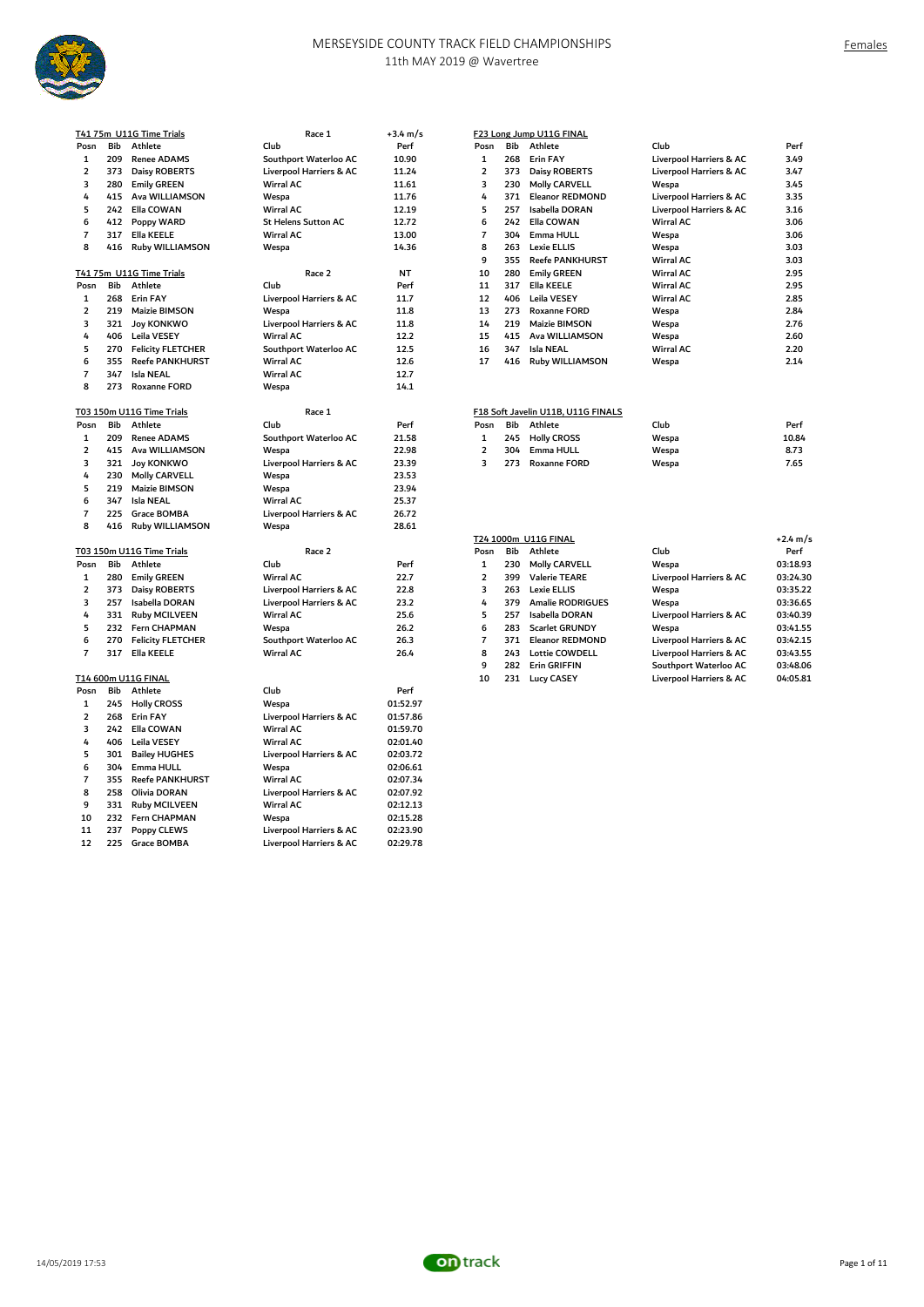

|                |     | 375m U13G Heats           | Heat 1                     | +4.2 m/s           |                |     | T05 150m U13G Heats             | Heat 1                     | $+3.7 \text{ m/s}$ |
|----------------|-----|---------------------------|----------------------------|--------------------|----------------|-----|---------------------------------|----------------------------|--------------------|
| osn            | Bib | Athlete                   | Club                       | Perf               | Posn           | Bib | Athlete                         | Club                       | Perf               |
| 1              | 345 | Hannah MURRAY             | Southport Waterloo AC      | 10.84              | $\mathbf 1$    | 320 | Chinonyerem KONKWO              | Liverpool Harriers & AC    | 20.67              |
| 2              | 291 | <b>Grace HENDRICK</b>     | Liverpool Harriers & AC    | 11.00              | $\overline{2}$ | 291 | <b>Grace HENDRICK</b>           | Liverpool Harriers & AC    | 21.74              |
|                |     |                           |                            |                    |                |     |                                 |                            |                    |
| 3              | 229 | Alisha CARROLL            | Liverpool Harriers & AC    | 11.19              | 3              |     | 391 Abigail STEWART             | <b>Wirral AC</b>           | 22.43              |
| 4              | 210 | Dami AKINYA               | Liverpool Harriers & AC    | 11.22              | 4              |     | 352 Zara OGEDENGBE              | <b>Wirral AC</b>           | 22.98              |
| 5              | 357 | <b>Katie PARR</b>         | <b>Wirral AC</b>           | 11.32              | 5              | 417 | Lydia WILSON                    | <b>Wirral AC</b>           | 23.38              |
| 6              | 365 | <b>Cerys PRITCHARD</b>    | Liverpool Harriers & AC    | 11.83              | 6              | 244 | <b>Megan CRONSHAW</b>           | <b>Wirral AC</b>           | 23.70              |
|                |     |                           |                            |                    |                |     |                                 |                            |                    |
|                |     | 3 75m U13G Heats          | Heat 2                     | $+3.5 \text{ m/s}$ |                |     | T05 150m U13G Heats             | Heat 2                     | $+3.5 \text{ m/s}$ |
|                |     |                           |                            |                    |                |     |                                 |                            |                    |
| osn            | Bib | Athlete                   | Club                       | Perf               | Posn           | Bib | Athlete                         | Club                       | Perf               |
| 1              | 323 | Niamh LE'GALL             | <b>Wirral AC</b>           | 10.47              | $\mathbf{1}$   | 378 | Sofia ROCKS                     | Liverpool Harriers & AC    | 21.70              |
| 2              | 320 | Chinonyerem KONKWO        | Liverpool Harriers & AC    | 10.57              | $\overline{2}$ | 357 | <b>Katie PARR</b>               | <b>Wirral AC</b>           | 22.37              |
| 3              | 264 | Diana EMEHELU             | Liverpool Harriers & AC    | 10.58              | 3              | 240 | <b>Constance COTGRAVE</b>       | Wespa                      | 22.43              |
|                |     |                           |                            |                    |                |     |                                 |                            |                    |
| 4              | 281 | <b>Elizabeth GREENALL</b> | <b>St Helens Sutton AC</b> | 11.77              | 4              | 319 | Bella KHANIJAY                  | Wespa                      | 22.64              |
| 5              | 244 | <b>Megan CRONSHAW</b>     | <b>Wirral AC</b>           | 11.90              | 5              | 322 | Mayley KOROMA                   | Liverpool Harriers & AC    | 23.22              |
| 6              | 299 | <b>Holly HUDSON</b>       | Southport Waterloo AC      | 12.41              | 6              | 338 | Lucy MITCHELL                   | Southport Waterloo AC      | 24.31              |
|                |     |                           |                            |                    |                |     |                                 |                            |                    |
|                |     | 3 75m U13G Heats          | Heat 3                     | $+3.9 \text{ m/s}$ |                |     | T05 150m U13G Heats             | Heat 3                     | $+3.1 \text{ m/s}$ |
|                | Bib | Athlete                   | Club                       | Perf               | Posn           | Bib | Athlete                         | Club                       | Perf               |
| osn            |     |                           |                            |                    |                |     |                                 |                            |                    |
| 1              | 262 | Ebiosereme EKHUEMELO      | Liverpool Harriers & AC    | 10.61              | $\mathbf{1}$   | 262 | Ebiosereme EKHUEMELO            | Liverpool Harriers & AC    | 20.37              |
| 2              | 378 | Sofia ROCKS               | Liverpool Harriers & AC    | 10.92              | $\overline{2}$ | 323 | Niamh LE'GALL                   | <b>Wirral AC</b>           | 20.57              |
| 3              | 227 | Sophie BRENNAN            | <b>St Helens Sutton AC</b> | 11.35              | 3              | 264 | Diana EMEHELU                   | Liverpool Harriers & AC    | 20.90              |
|                | 352 |                           | <b>Wirral AC</b>           |                    | 4              | 345 | Hannah MURRAY                   | Southport Waterloo AC      |                    |
| 4              |     | Zara OGEDENGBE            |                            | 11.63              |                |     |                                 |                            | 21.82              |
| 5              | 328 | <b>Emily MARLEY</b>       | Liverpool Harriers & AC    | 11.77              | 5              | 381 | Ciara RUSSELL                   | <b>St Helens Sutton AC</b> | 23.27              |
| 6              | 302 | <b>Charlotte HUGHES</b>   | Southport Waterloo AC      | 11.88              | 6              | 302 | <b>Charlotte HUGHES</b>         | Southport Waterloo AC      | 23.44              |
| 7              | 417 | Lydia WILSON              | <b>Wirral AC</b>           | 11.89              |                |     |                                 |                            |                    |
|                |     |                           |                            |                    |                |     |                                 |                            |                    |
|                |     | 6 75m U13G FINAL          |                            | +4.0 m/s           |                |     | T20 150m U13G FINAL             |                            | $+3.0 \text{ m/s}$ |
|                |     |                           |                            |                    |                |     |                                 |                            |                    |
| osn            | Bib | Athlete                   | Club                       | Perf               | Posn           | Bib | Athlete                         | Club                       | Perf               |
| 1              | 262 | Ebiosereme EKHUEMELO      | Liverpool Harriers & AC    | 10.31              | $\mathbf{1}$   | 262 | Ebiosereme EKHUEMELO            | Liverpool Harriers & AC    | 20.28              |
| 2              | 320 | Chinonyerem KONKWO        | Liverpool Harriers & AC    | 10.47              | $\overline{2}$ | 264 | Diana EMEHELU                   | Liverpool Harriers & AC    | 20.72              |
| 3              | 323 | Niamh LE'GALL             | <b>Wirral AC</b>           | 10.59              | 3              | 320 |                                 |                            | 20.73              |
|                |     |                           |                            |                    |                |     | Chinonyerem KONKWO              | Liverpool Harriers & AC    |                    |
| 4              | 264 | Diana EMEHELU             | Liverpool Harriers & AC    | 10.65              | 4              | 323 | Niamh LE'GALL                   | <b>Wirral AC</b>           | 20.92              |
| 5              | 378 | Sofia ROCKS               | Liverpool Harriers & AC    | 11.02              | 5              | 291 | <b>Grace HENDRICK</b>           | Liverpool Harriers & AC    | 21.94              |
| 6              | 345 | Hannah MURRAY             | Southport Waterloo AC      | 11.10              | 6              | 345 | Hannah MURRAY                   | Southport Waterloo AC      | 22.04              |
| 7              | 291 | <b>Grace HENDRICK</b>     |                            |                    | $\overline{7}$ | 378 | Sofia ROCKS                     |                            |                    |
|                |     |                           | Liverpool Harriers & AC    | 11.26              |                |     |                                 | Liverpool Harriers & AC    | 22.11              |
| 8              | 229 | Alisha CARROLL            | Liverpool Harriers & AC    | 11.40              | 8              | 357 | <b>Katie PARR</b>               | Wirral AC                  | 22.92              |
|                |     |                           |                            |                    |                |     |                                 |                            |                    |
|                |     | 6 800m U13G FINAL         |                            |                    |                |     | F22 Shot U13G, U15G FINALS      |                            |                    |
| osn            | Bib | Athlete                   | Club                       | Perf               | Posn           | Bib | Athlete                         | Club                       | Perf               |
| 1              | 229 | Alisha CARROLL            | Liverpool Harriers & AC    | 02:41.05           | $\mathbf{1}$   | 228 | <b>Lauren BYRNE</b>             | Southport Waterloo AC      | 7.58               |
|                |     |                           |                            |                    |                |     |                                 |                            |                    |
| 2              | 265 | Rachael EMEHELU           | Liverpool Harriers & AC    | 02:43.49           | $\overline{2}$ | 323 | Niamh LE'GALL                   | <b>Wirral AC</b>           | 7.17               |
| 3              | 266 | Anna FARMER               | Liverpool Harriers & AC    | 02:45.41           | 3              | 345 | Hannah MURRAY                   | Southport Waterloo AC      | 7.09               |
| 4              | 338 | Lucy MITCHELL             | Southport Waterloo AC      | 02:50.26           | 4              | 299 | <b>Holly HUDSON</b>             | Southport Waterloo AC      | 5.41               |
| 5              | 348 | Eve O'MAHONY              | Liverpool Harriers & AC    | 02:50.26           |                |     |                                 |                            |                    |
|                |     |                           |                            |                    |                |     |                                 |                            |                    |
| 6              | 385 | <b>Evie SMITH</b>         | <b>Wirral AC</b>           | 02:51.79           |                |     | F21 Javelin U13G, U15G FINALS   |                            |                    |
| 7              | 289 | Delilah HARTY             | Wirral AC                  | 02:52.05           | Posn           | Bib | Athlete                         | Club                       | Perf               |
| 8              | 319 | Bella KHANIJAY            | Wespa                      | 02:53.01           | $\mathbf{1}$   | 404 | Charley TOPPING                 | Wespa                      | 15.95              |
| 9              | 238 | <b>Beatrix COLE</b>       | Liverpool Harriers & AC    | 02:53.14           | $\overline{2}$ | 336 | <b>Phoebe MELIA</b>             | Liverpool Harriers & AC    | 14.81              |
|                |     |                           |                            |                    |                |     |                                 |                            |                    |
| LO             | 328 | <b>Emily MARLEY</b>       | Liverpool Harriers & AC    | 02:53.82           | 3              | 362 | Emma POULSTON                   | <b>Wirral AC</b>           | 14.76              |
| L1             |     |                           |                            | 02:54.30           | 4              |     | 318 Apphia KEENAN               | Southport Waterloo AC      | x                  |
| L2             | 387 | Sarah SMITH               | <b>Wirral AC</b>           | 02:54.71           |                |     |                                 |                            |                    |
| L3             | 410 | Isabel WALSH              | Wespa                      | 02:56.52           |                |     | F24 Long Jump U13G FINAL        |                            |                    |
|                |     |                           |                            | 02:59.36           |                |     | Posn Bib Athlete                | Club                       | Perf               |
|                | 411 | Daisy WARD                | St Helens Sutton AC        |                    |                |     |                                 |                            |                    |
|                |     |                           |                            |                    | 1              |     | 352 Zara OGEDENGBE              | Wirral AC                  | 4.24               |
|                |     | 7 1200m U13G FINAL        |                            | +3.0 m/s           | $\mathbf 2$    | 264 | Diana EMEHELU                   | Liverpool Harriers & AC    | 4.18               |
| osn            | Bib | Athlete                   | Club                       | Perf               | 3              | 240 | <b>Constance COTGRAVE</b>       | Wespa                      | 4.10               |
| 1              | 218 | Lara BELLINGHAM           | Liverpool Harriers & AC    | 03:59.58           | 4              | 378 | Sofia ROCKS                     | Liverpool Harriers & AC    | 3.96               |
|                |     |                           |                            |                    |                |     |                                 |                            |                    |
| 2              | 397 | <b>Rosie SWINNERTON</b>   | Liverpool Harriers & AC    | 04:20.90           | 5              | 229 | Alisha CARROLL                  | Liverpool Harriers & AC    | 3.80               |
| 3              | 350 | Kylah O'SHEA              | Liverpool Harriers & AC    | 04:26.70           | 6              | 409 | Mia WALKER                      | Wirral AC                  | 3.71               |
| 4              | 362 | Emma POULSTON             | <b>Wirral AC</b>           | 04:28.00           | $\overline{7}$ | 290 | Sophie HASLAM                   | <b>West Cheshire AC</b>    | 3.70               |
| 5              | 346 | Amber NEAL                | Wirral AC                  | 04:31.53           | 8              | 322 | Mayley KOROMA                   | Liverpool Harriers & AC    | 3.50               |
|                |     |                           |                            |                    |                |     |                                 |                            |                    |
| $\mathbf{5} =$ | 252 | <b>Iris DAVIDSON</b>      | Liverpool Pembroke & Sefto | 04:32.82           | 9              | 346 | <b>Amber NEAL</b>               | <b>Wirral AC</b>           | 3.45               |
| $\frac{1}{2}$  | 284 | Sofia GRUNDY              | Wespa                      | 04:32.82           | 10             | 391 | <b>Abigail STEWART</b>          | Wirral AC                  | 3.45               |
| 8              | 310 | <b>Alice JONES</b>        | Wespa                      | 04:46.47           | 11             | 417 | Lydia WILSON                    | <b>Wirral AC</b>           | 3.41               |
| 9              | 222 | <b>Lily BIRKETT</b>       | <b>St Helens Sutton AC</b> | 04:53.49           | 12             | 410 | Isabel WALSH                    | Wespa                      | 3.18               |
|                |     |                           |                            |                    | 13             | 302 | <b>Charlotte HUGHES</b>         | Southport Waterloo AC      | 3.04               |
|                |     |                           |                            |                    |                |     |                                 |                            |                    |
|                |     |                           |                            |                    |                |     |                                 |                            |                    |
|                |     | 6 70m Hurdles U13G FINAL  |                            | NT                 |                |     | F17 High Jump U13G, U15G FINALS |                            |                    |
| osn            | Bib | Athlete                   | Club                       | Perf               | Posn           | Bib | Athlete                         | Club                       | Perf               |
| 1              | 318 | Apphia KEENAN             | Southport Waterloo AC      | 12.67              | $\mathbf{1}$   | 228 | <b>Lauren BYRNE</b>             | Southport Waterloo AC      | 1.30               |
| 2              | 391 | Abigail STEWART           | Wirral AC                  | 12.92              | $\mathbf 2$    | 336 | <b>Phoebe MELIA</b>             | Liverpool Harriers & AC    | 1.25               |
|                |     |                           |                            |                    |                |     |                                 |                            |                    |
| 3              | 290 | Sophie HASLAM             | West Cheshire AC           | 13.24              | 3              | 318 | Apphia KEENAN                   | Southport Waterloo AC      | 1.25               |
| 4              | 228 | Lauren BYRNE              | Southport Waterloo AC      | 13.31              | 4              | 290 | Sophie HASLAM                   | West Cheshire AC           | 1.25               |
| 5              | 346 | Amber NEAL                | <b>Wirral AC</b>           | 14.44              | 5              | 210 | Dami AKINYA                     | Liverpool Harriers & AC    | 1.20               |
| 6              | 284 | Sofia GRUNDY              | Wespa                      | 15.56              | 6              | 410 | <b>Isabel WALSH</b>             | Wespa                      | 1.10               |
|                |     |                           |                            |                    |                |     |                                 |                            |                    |

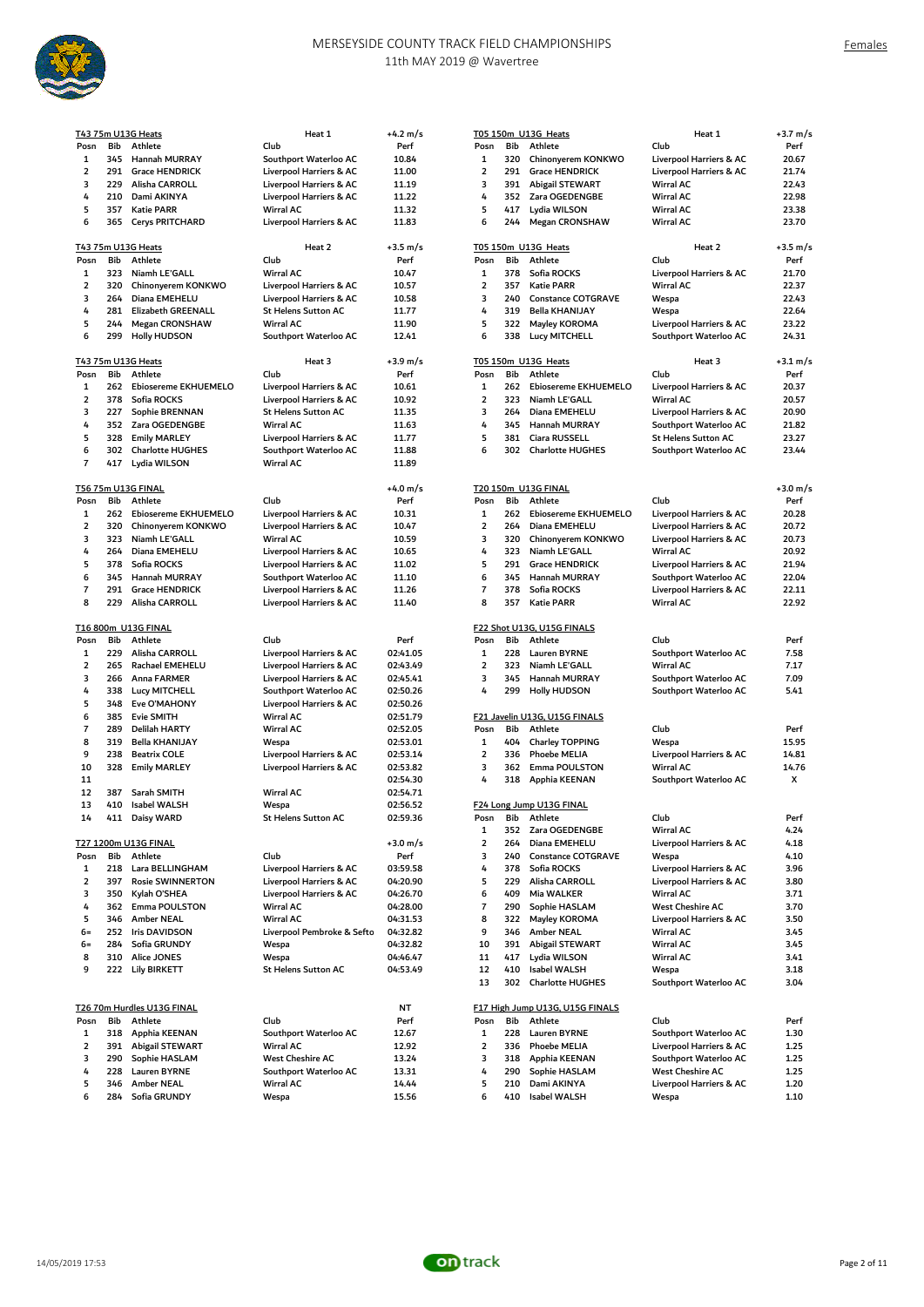

|                          |            | T45 100m U15G Heats                             | Heat 1                                         | $+5.1 \text{ m/s}$   |                         |            | T07 200m U15G Heats                    | Heat 1                                              | +2.2 m/s     |
|--------------------------|------------|-------------------------------------------------|------------------------------------------------|----------------------|-------------------------|------------|----------------------------------------|-----------------------------------------------------|--------------|
| Posn                     | Bib        | Athlete                                         | Club                                           | Perf                 | Posn                    | Bib        | Athlete                                | Club                                                | Perf         |
| 1                        | 307        | Sierra JALLOH                                   | Southport Waterloo AC                          | 12.90                | 1                       | 307        | Sierra JALLOH                          | Southport Waterloo AC                               | 26.81        |
| 2                        | 217        | Ava BARRETT                                     | <b>Wirral AC</b>                               | 13.57                | 2                       | 212        | <b>Chantal AMEH</b>                    | Liverpool Harriers & AC                             | 28.09        |
| 3                        | 366        | <b>Charlee PRITCHARD</b>                        | Liverpool Harriers & AC                        | 13.58                | 3                       | 217        | Ava BARRETT                            | Wirral AC                                           | 28.64        |
| 4                        | 341        | <b>Lucy MOORE</b>                               | <b>Wirral AC</b>                               | 13.98                | 4                       | 343        | <b>Reese MORROW</b>                    | Liverpool Harriers & AC                             | 29.32        |
| 5                        |            |                                                 |                                                |                      | 5                       |            |                                        |                                                     |              |
|                          | 344        | Rachel MURPHY                                   | Southport Waterloo AC                          | 14.50                |                         | 370        | <b>Isabelle RANDLES</b>                | Liverpool Harriers & AC                             | 29.39        |
| 6<br>$\overline{7}$      | 392<br>275 | <b>Charlotte STONE</b><br><b>Gemma FORESTER</b> | <b>Wirral AC</b><br><b>St Helens Sutton AC</b> | 15.17<br>15.45       | 6                       | 395        | Katelyn SWIFT                          | Liverpool Pembroke & Sefto                          | 30.73        |
|                          |            |                                                 |                                                |                      |                         |            |                                        |                                                     |              |
|                          |            | T45 100m U15G Heats                             | Heat 2                                         | $+5.3 \; \text{m/s}$ |                         |            | <b>T07 200m U15G Heats</b>             | Heat 2                                              | +2.4 m/s     |
| Posn                     | Bib        | Athlete                                         | Club                                           | Perf                 | Posn                    | Bib        | Athlete                                | Club                                                | Perf         |
| $\mathbf{1}$             |            | 212 Chantal AMEH                                | Liverpool Harriers & AC                        | 13.35                | 1                       | 376        | Isabella ROBINSON                      | Wirral AC                                           | 28.08        |
| 2                        | 256        | Rachel DON                                      | <b>Wirral AC</b>                               | 13.47                | 2                       | 297        | Hannah HOPE                            | Liverpool Harriers & AC                             | 28.18        |
| 3                        | 376        | Isabella ROBINSON                               | <b>Wirral AC</b>                               | 13.48                | 3                       | 256        | Rachel DON                             | Wirral AC                                           | 28.50        |
| 4                        | 343        | <b>Reese MORROW</b>                             | Liverpool Harriers & AC                        | 14.24                | 4                       | 308        | Darcy JENKINS                          | Wirral AC                                           | 31.07        |
| 5                        | 292        | <b>Ellie HETHERINGTON</b>                       | Liverpool Harriers & AC                        | 14.46                | 5                       | 392        | <b>Charlotte STONE</b>                 | Wirral AC                                           | 32.07        |
| 6                        | 308        | Darcy JENKINS                                   | <b>Wirral AC</b>                               | 14.73                | 6                       | 250        | <b>Mailse DANHER</b>                   | Wirral AC                                           | 33.18        |
| 7                        | 233        | <b>Aimee CLARE</b>                              | Kirkby Milers AC                               | 15.00                |                         |            |                                        |                                                     |              |
| 8                        | 250        | <b>Mailse DANHER</b>                            | Wirral AC                                      | 15.74                |                         |            |                                        |                                                     |              |
|                          |            | T58 100m U15G FINAL                             |                                                | +4.6 m/s             |                         |            | T22 200m U15G FINAL                    |                                                     | +2.6 m/s     |
| Posn                     | Bib        | Athlete                                         | Club                                           | Perf                 | Posn                    | Bib        | Athlete                                | Club                                                | Perf         |
| 1                        | 307        | Sierra JALLOH                                   | Southport Waterloo AC                          | 12.75                | $\mathbf{1}$            | 307        | Sierra JALLOH                          | Southport Waterloo AC                               | 26.50        |
| $\overline{2}$           | 212        | <b>Chantal AMEH</b>                             | Liverpool Harriers & AC                        | 13.07                | $\overline{\mathbf{2}}$ | 212        | <b>Chantal AMEH</b>                    | Liverpool Harriers & AC                             | 27.76        |
| 3                        | 376        | Isabella ROBINSON                               | <b>Wirral AC</b>                               | 13.28                | 3                       | 376        | Isabella ROBINSON                      | Wirral AC                                           | 27.99        |
| 4                        | 366        | <b>Charlee PRITCHARD</b>                        |                                                | 13.45                | 4                       | 217        | Ava BARRETT                            | <b>Wirral AC</b>                                    |              |
|                          |            |                                                 | Liverpool Harriers & AC                        |                      |                         |            |                                        |                                                     | 28.47        |
| 5                        | 256        | Rachel DON                                      | <b>Wirral AC</b>                               | 13.63                | 5                       | 297        | Hannah HOPE                            | Liverpool Harriers & AC                             | 28.51        |
| 6                        | 217        | Ava BARRETT                                     | Wirral AC                                      | 13.78                | 6                       | 256        | Rachel DON                             | Wirral AC                                           | 28.98        |
| $\overline{7}$           | 341        | <b>Lucy MOORE</b>                               | <b>Wirral AC</b>                               | 13.89                | $\overline{7}$          | 343        | <b>Reese MORROW</b>                    | Liverpool Harriers & AC                             | 29.69        |
|                          |            | T40 300m U15G FINAL                             |                                                | +4.1 m/s             |                         |            | F21 Javelin U13G, U15G FINALS          |                                                     |              |
| Posn                     | Bib        | Athlete                                         | Club                                           | Perf                 | Posn                    | Bib        | Athlete                                | Club                                                | Perf         |
| $\mathbf{1}$             | 297        | Hannah HOPE                                     | Liverpool Harriers & AC                        | 46.29                | 1                       | 361        | Katie PIERCY                           | Southport Waterloo AC                               | 29.51        |
| $\overline{2}$           | 359        | <b>Gabrielle PHELAN</b>                         | Wirral AC                                      | 46.36                | $\overline{2}$          | 300        | Amber HUGHES                           | Southport Waterloo AC                               | 26.54        |
| 3                        | 246        | Anna CROSSLEY                                   | Liverpool Harriers & AC                        | 46.75                | 3                       | 313        | Amelia JORDAN                          | Wirral AC                                           | 23.73        |
| 4                        | 384        | Libby SIMPSON                                   | Southport Waterloo AC                          | 48.10                | 4                       | 234        | <b>Ellie CLARK</b>                     | Southport Waterloo AC                               | 16.15        |
| 5                        | 311        | Hannah JONES                                    | Liverpool Harriers & AC                        | 48.53                | 5                       | 233        | <b>Aimee CLARE</b>                     | Kirkby Milers AC                                    | 14.88        |
| 6                        | 395        | Katelyn SWIFT                                   | Liverpool Pembroke & Sefto                     | 51.22                |                         |            |                                        |                                                     |              |
|                          |            | T18 800m U15G FINAL                             |                                                |                      |                         |            | F17 High Jump U13G, U15G FINALS        |                                                     |              |
| Posn                     | Bib        | Athlete                                         | Club                                           | Perf                 | Posn                    | Bib        | Athlete                                | Club                                                | Perf         |
| 1                        | 403        | <b>Grace TOBIN</b>                              | Liverpool Harriers & AC                        | 02:25.7              | 1                       | 353        | Millie O'HANLON                        | Liverpool Pembroke & Sefto                          | 1.46         |
| 2                        | 359        | <b>Gabrielle PHELAN</b>                         | <b>Wirral AC</b>                               |                      | $\overline{2}$          | 313        | Amelia JORDAN                          | Wirral AC                                           | 1.40         |
|                          |            |                                                 |                                                | 02:27.7              |                         |            |                                        |                                                     |              |
| 3                        | 246        | Anna CROSSLEY                                   | Liverpool Harriers & AC                        | 02:31.9              | 3                       | 213        | <b>Scarlet ASHTON</b>                  | Wirral AC                                           | 1.40         |
| 4                        | 277        | <b>Emma GITTENS</b>                             | Liverpool Harriers & AC                        | 02:35.9              | 4                       | 235        | <b>Grace CLARKE</b>                    | <b>Wirral AC</b>                                    | 1.30         |
| 5                        | 223        | Isobel BLAKEMORE-CLARK                          | Liverpool Harriers & AC                        | 02:36.0              | 5                       | 367        | Niamh PROCTER                          | Southport Waterloo AC                               | 1.30         |
| 6                        | 311        | Hannah JONES                                    | Liverpool Harriers & AC                        | 02:43.9              | 6                       | 308        | Darcy JENKINS                          | Wirral AC                                           | 1.25         |
| $\overline{\phantom{a}}$ | 384        | Libby SIMPSON                                   | Southport Waterloo AC                          | 02:44.7              | $\overline{7}$          | 414        | Zara WHITE                             | Wirral AC                                           | 1.25         |
| 8                        | 215        | Jessica BAIRSTOW                                | <b>St Helens Sutton AC</b>                     | 02:59.2              |                         |            |                                        |                                                     |              |
|                          |            | T54 1500m U15G FINALS                           |                                                |                      |                         |            | F28 Long Jump U15G FINAL               |                                                     |              |
| Posn                     | Bib        | Athlete                                         | Club                                           | Perf                 | Posn                    | Bib        | Athlete                                | Club                                                | Perf         |
| $\mathbf{1}$             |            | 414 Zara WHITE                                  | <b>Wirral AC</b>                               | 05:11.82             | 1                       |            | 351 Kelsey-Lili OGEDENGBE              | Wirral AC                                           | 4.70         |
| 2                        |            | 214 Harriet BAIN                                | Liverpool Harriers & AC                        | 05:14.24             | $\overline{2}$          | 235        | <b>Grace CLARKE</b>                    | Wirral AC                                           | 4.59         |
| 3                        | 334        | Ella MCMUTRIE                                   | Liverpool Harriers & AC                        | 05:28.96             | 3                       | 217        | Ava BARRETT                            | Wirral AC                                           | 4.29         |
| 4                        | 269        | Emma FILDES                                     | Wirral AC                                      | 05:32.17             | 4                       | 256        | Rachel DON                             | Wirral AC                                           | 4.24         |
| 5                        | 335        | Megan MCMUTRIE                                  | Liverpool Harriers & AC                        | 05:54.73             | 5                       | 370        | Isabelle RANDLES                       | Liverpool Harriers & AC                             | 4.22         |
|                          |            |                                                 |                                                |                      | 6                       |            |                                        |                                                     |              |
|                          |            |                                                 |                                                |                      |                         | 233        | <b>Aimee CLARE</b>                     | Kirkby Milers AC                                    | 4.10         |
|                          |            | T35a 3000m U15G, U17W, U20W, SW FINALS          |                                                |                      | $\overline{7}$          | 367        | Niamh PROCTER                          | Southport Waterloo AC                               | 4.04         |
| Posn<br>$\mathbf{1}$     | Bib<br>276 | Athlete<br>Anna FRASER                          | Club<br><b>Wirral AC</b>                       | Perf<br>12:31.26     | 8<br>9                  | 275<br>344 | <b>Gemma FORESTER</b><br>Rachel MURPHY | <b>St Helens Sutton AC</b><br>Southport Waterloo AC | 3.59<br>3.99 |
|                          |            |                                                 |                                                |                      |                         |            |                                        |                                                     |              |
|                          | Bib        | F22 Shot U13G, U15G FINALS                      | Club                                           | Perf                 | Posn                    | Bib        | F01 Hammer U15G, U17W, U20W, SW FINALS | Club                                                |              |
| Posn                     |            | Athlete                                         |                                                |                      |                         |            | Athlete                                |                                                     | Perf         |
| 1                        | 300        | <b>Amber HUGHES</b>                             | Southport Waterloo AC                          | 9.88                 | 1                       | 341        | <b>Lucy MOORE</b>                      | Wirral AC                                           | 24.92        |
| $\overline{\mathbf{2}}$  | 361        | Katie PIERCY                                    | Southport Waterloo AC                          | 9.03                 | 2                       | 267        | <b>Charlotte FARRAR</b>                | Wirral AC                                           | 24.87        |
| 3                        | 341        | <b>Lucy MOORE</b>                               | Wirral AC                                      | 8.38                 | 3                       | 393        | <b>Lucy STRETTLE</b>                   | Liverpool Harriers & AC                             | 18.49        |
| 4                        | 393        | Lucy STRETTLE                                   | Liverpool Harriers & AC                        | 8.35                 |                         |            |                                        |                                                     |              |
| 5                        | 351        | Kelsey-Lili OGEDENGBE                           | Wirral AC                                      | 7.94                 |                         |            | F13 Discus U15G, AMB W FINALS          |                                                     |              |
| 6                        | 267        | <b>Charlotte FARRAR</b>                         | <b>Wirral AC</b>                               | 7.30                 | Posn                    | Bib        | Athlete                                | Club                                                | Perf         |
|                          |            |                                                 |                                                |                      | 1                       | 393        | <b>Lucy STRETTLE</b>                   | Liverpool Harriers & AC                             | 22.72        |
| 1                        | 401        | Amy THOMPSON                                    | <b>Challenge Disability Sports (</b>           | F40<br>5.76          | $\overline{\mathbf{2}}$ | 361        | Katie PIERCY                           | Southport Waterloo AC                               | 21.99        |
|                          |            |                                                 |                                                |                      | 3                       | 267        | <b>Charlotte FARRAR</b>                | Wirral AC                                           | 18.00        |
|                          |            | F08 Pole Vault U15G, U17W, U20W FINALS          |                                                |                      | 4                       | 384        | Libby SIMPSON                          | Southport Waterloo AC                               | 17.11        |
| Posn                     | Bib        | Athlete                                         | Club                                           | Perf                 | 5                       | 395        | Katelyn SWIFT                          | Liverpool Pembroke & Sefto                          | 16.53        |
| $\mathbf{1}$             | 366        | Charlee PRITCHARD                               | Liverpool Harriers & AC                        | 1.90                 | 6                       | 234        | <b>Ellie CLARK</b>                     | Southport Waterloo AC                               | 16.41        |
|                          |            |                                                 |                                                |                      | $\overline{7}$          |            | 414 Zara WHITE                         | Wirral AC                                           | 14.38        |

|                         |            | T07 200m U15G Heats                     | Heat 1                        | +2.2 m/s                   |  |
|-------------------------|------------|-----------------------------------------|-------------------------------|----------------------------|--|
| Posn                    | Bib        | Athlete                                 | Club                          | Perf                       |  |
| 1                       | 307        | Sierra JALLOH                           | Southport Waterloo AC         | 26.81                      |  |
| 2                       | 212        | Chantal AMEH                            | Liverpool Harriers & AC       | 28.09                      |  |
| 3                       | 217        | Ava BARRETT                             | <b>Wirral AC</b>              | 28.64                      |  |
| 4                       | 343        | <b>Reese MORROW</b>                     | Liverpool Harriers & AC       | 29.32                      |  |
| 5                       | 370        | Isabelle RANDLES                        | Liverpool Harriers & AC       | 29.39                      |  |
| 6                       | 395        | Katelyn SWIFT                           | Liverpool Pembroke & Sefto    | 30.73                      |  |
|                         |            | 07 200m U15G Heats                      | Heat 2                        | $+2.4 \text{ m/s}$         |  |
| Posn                    | Bib        | Athlete                                 | Club                          | Perf                       |  |
| 1                       | 376        | Isabella ROBINSON                       | <b>Wirral AC</b>              | 28.08                      |  |
| $\overline{2}$          | 297        | Hannah HOPE                             | Liverpool Harriers & AC       | 28.18                      |  |
| 3                       |            | 256 Rachel DON                          | <b>Wirral AC</b>              | 28.50                      |  |
| 4                       | 308        | Darcy JENKINS                           | <b>Wirral AC</b>              | 31.07                      |  |
| 5                       | 392        | <b>Charlotte STONE</b>                  | Wirral AC                     | 32.07                      |  |
| 6                       | 250        | <b>Mailse DANHER</b>                    | <b>Wirral AC</b>              | 33.18                      |  |
|                         |            |                                         |                               |                            |  |
| Posn                    | Bib        | <u>722 200m U15G FINAL</u><br>Athlete   | Club                          | $+2.6 \text{ m/s}$<br>Perf |  |
| 1                       | 307        | Sierra JALLOH                           | Southport Waterloo AC         | 26.50                      |  |
| 2                       | 212        | <b>Chantal AMEH</b>                     | Liverpool Harriers & AC       | 27.76                      |  |
| 3                       | 376        | Isabella ROBINSON                       | Wirral AC                     | 27.99                      |  |
| 4                       | 217        | Ava BARRETT                             | <b>Wirral AC</b>              | 28.47                      |  |
| 5                       | 297        | Hannah HOPE                             | Liverpool Harriers & AC       | 28.51                      |  |
| 6                       | 256        | Rachel DON                              | <b>Wirral AC</b>              | 28.98                      |  |
| $\overline{7}$          | 343        | <b>Reese MORROW</b>                     | Liverpool Harriers & AC       | 29.69                      |  |
|                         |            | 21 Javelin U13G, U15G FINALS            |                               |                            |  |
| Posn                    | Bib        | Athlete                                 | Club                          | Perf                       |  |
| 1                       | 361        | <b>Katie PIERCY</b>                     | Southport Waterloo AC         | 29.51                      |  |
| $\overline{\mathbf{2}}$ |            | 300 Amber HUGHES                        | Southport Waterloo AC         | 26.54                      |  |
| 3                       |            | 313 Amelia JORDAN                       | Wirral AC                     | 23.73                      |  |
| 4                       | 234        | <b>Ellie CLARK</b>                      | Southport Waterloo AC         | 16.15                      |  |
| 5                       | 233        | <b>Aimee CLARE</b>                      | Kirkby Milers AC              | 14.88                      |  |
|                         |            | 17 High Jump U13G, U15G FINALS          |                               |                            |  |
| Posn                    | Bib        | Athlete                                 | Club                          | Perf                       |  |
| 1                       | 353        | Millie O'HANLON                         | Liverpool Pembroke & Sefto    | 1.46                       |  |
| $\overline{\mathbf{2}}$ |            | 313 Amelia JORDAN                       | <b>Wirral AC</b>              | 1.40                       |  |
| 3                       | 213        | <b>Scarlet ASHTON</b>                   | <b>Wirral AC</b>              | 1.40                       |  |
| 4                       | 235        | <b>Grace CLARKE</b>                     | <b>Wirral AC</b>              | 1.30                       |  |
| 5                       | 367        | Niamh PROCTER                           | Southport Waterloo AC         | 1.30                       |  |
| 6<br>7                  | 308<br>414 | Darcy JENKINS<br>Zara WHITE             | Wirral AC<br><b>Wirral AC</b> | 1.25<br>1.25               |  |
|                         |            | 28 Long Jump U15G FINAL                 |                               |                            |  |
| Posn                    | Bib        | Athlete                                 | Club                          | Perf                       |  |
| 1                       | 351        | Kelsey-Lili OGEDENGBE                   | <b>Wirral AC</b>              | 4.70                       |  |
| 2                       |            | 235 Grace CLARKE                        | Wirral AC                     | 4.59                       |  |
| 3                       | 217        | Ava BARRETT                             | Wirral AC                     | 4.29                       |  |
| 4                       | 256        | Rachel DON                              | <b>Wirral AC</b>              | 4.24                       |  |
| 5                       | 370        | Isabelle RANDLES                        | Liverpool Harriers & AC       | 4.22                       |  |
| 6                       | 233        | <b>Aimee CLARE</b>                      | Kirkby Milers AC              | 4.10                       |  |
| 7                       | 367        | Niamh PROCTER                           | Southport Waterloo AC         | 4.04                       |  |
| 8                       | 275        | <b>Gemma FORESTER</b>                   | <b>St Helens Sutton AC</b>    | 3.59                       |  |
| 9                       | 344        | Rachel MURPHY                           | Southport Waterloo AC         | 3.99                       |  |
|                         |            | 01 Hammer U15G, U17W, U20W, SW FINALS   |                               |                            |  |
| Posn                    | Bib        | Athlete                                 | Club                          | Perf                       |  |
| 1                       | 341        | Lucy MOORE                              | <b>Wirral AC</b>              | 24.92                      |  |
| 2                       | 267        | <b>Charlotte FARRAR</b>                 | <b>Wirral AC</b>              | 24.87                      |  |
| 3                       | 393        | <b>Lucy STRETTLE</b>                    | Liverpool Harriers & AC       | 18.49                      |  |
| Posn                    | Bib        | 13 Discus U15G, AMB W FINALS<br>Athlete | Club                          | Perf                       |  |
| 1                       | 393        | <b>Lucy STRETTLE</b>                    | Liverpool Harriers & AC       | 22.72                      |  |
| 2                       | 361        | Katie PIERCY                            | Southport Waterloo AC         | 21.99                      |  |
| 3                       | 267        | <b>Charlotte FARRAR</b>                 | Wirral AC                     | 18.00                      |  |
| 4                       | 384        | Libby SIMPSON                           | Southport Waterloo AC         | 17.11                      |  |
| 5                       |            |                                         | Liverpool Pembroke & Sefto    |                            |  |
|                         | 395        | Katelyn SWIFT                           |                               | 16.53                      |  |
| 6                       | 234        | <b>Ellie CLARK</b>                      | Southport Waterloo AC         | 16.41                      |  |
| 7                       | 414        | Zara WHITE                              | Wirral AC                     | 14.38                      |  |

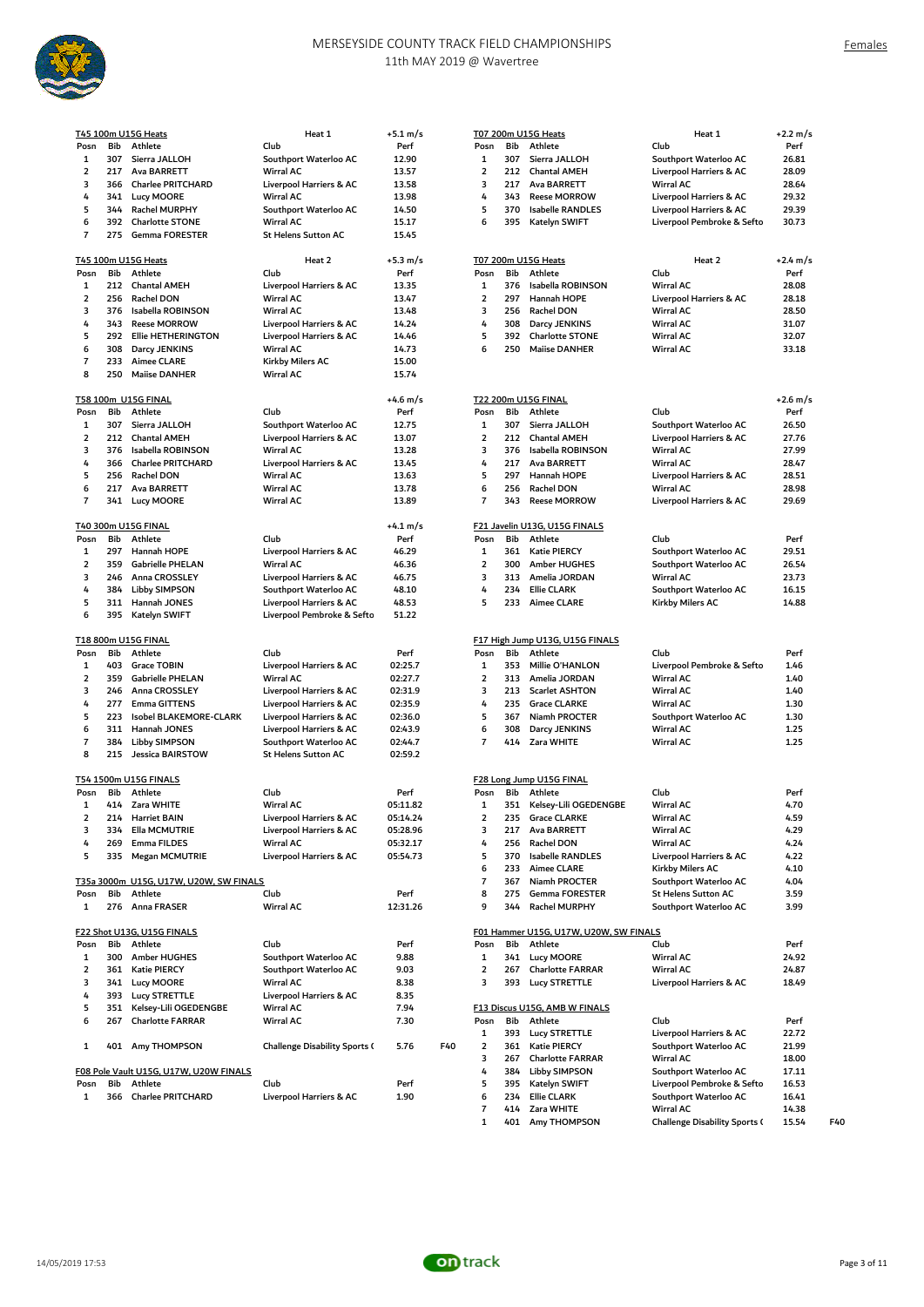

|     |                       |                                                                                                                                                                                                                              | $+3.4 \text{ m/s}$                     |                         |     |                            |                                                                                                                                                    |                                                                                                                           |
|-----|-----------------------|------------------------------------------------------------------------------------------------------------------------------------------------------------------------------------------------------------------------------|----------------------------------------|-------------------------|-----|----------------------------|----------------------------------------------------------------------------------------------------------------------------------------------------|---------------------------------------------------------------------------------------------------------------------------|
| Bib | Athlete               | Club                                                                                                                                                                                                                         | Perf                                   | Posn                    | Bib | Athlete                    | Club                                                                                                                                               | Perf                                                                                                                      |
| 342 | <b>Mia MORRISROE</b>  | Liverpool Harriers & AC                                                                                                                                                                                                      | 12.51                                  | $\mathbf{1}$            | 279 | Niamh GRANT                | Liverpool Harriers & AC                                                                                                                            | 5.12                                                                                                                      |
| 374 | Stephanie ROBERTSON   | Southport Waterloo AC                                                                                                                                                                                                        | 12.69                                  | $\overline{2}$          | 383 | Martha SIMMS               | Liverpool Pembroke & Sefto                                                                                                                         | 5.00                                                                                                                      |
| 248 | Maya CURRY            | Sale Harriers Manchester                                                                                                                                                                                                     | 12.72                                  | 3                       | 286 | Sophie HAMPSON             | Liverpool Harriers & AC                                                                                                                            | 4.92                                                                                                                      |
| 358 | <b>Chloe PENKETH</b>  | Wirral AC                                                                                                                                                                                                                    | 13.05                                  | 4                       | 211 | Lola ALLWARD               | Liverpool Harriers & AC                                                                                                                            | 4.83                                                                                                                      |
| 400 | <b>Emily THOMAS</b>   | Liverpool Harriers & AC                                                                                                                                                                                                      | 13.24                                  | 5                       | 368 | Aisha QUARTEY-DAVIS        | Liverpool Harriers & AC                                                                                                                            | 4.71                                                                                                                      |
| 372 | Harley REYNOLDS       | Liverpool Harriers & AC                                                                                                                                                                                                      | 13.31                                  | 6                       | 281 | <b>Elizabeth GREENALL</b>  | <b>St Helens Sutton AC</b>                                                                                                                         | 4.68                                                                                                                      |
| 368 | Aisha QUARTEY-DAVIS   | Liverpool Harriers & AC                                                                                                                                                                                                      | 13.59                                  |                         |     |                            |                                                                                                                                                    |                                                                                                                           |
| 286 | Sophie HAMPSON        | Liverpool Harriers & AC                                                                                                                                                                                                      | 13.64                                  |                         |     |                            |                                                                                                                                                    |                                                                                                                           |
|     |                       |                                                                                                                                                                                                                              |                                        | Posn                    | Bib | Athlete                    | Club                                                                                                                                               | Perf                                                                                                                      |
|     |                       |                                                                                                                                                                                                                              | $+2.5$ m/s                             | $\mathbf{1}$            | 374 | <b>Stephanie ROBERTSON</b> | Southport Waterloo AC                                                                                                                              | 10.70                                                                                                                     |
| Bib | Athlete               | Club                                                                                                                                                                                                                         | Perf                                   | $\overline{2}$          | 383 | Martha SIMMS               | Liverpool Pembroke & Sefto                                                                                                                         | 10.43                                                                                                                     |
| 329 | <b>Neave MCGHEE</b>   | Liverpool Harriers & AC                                                                                                                                                                                                      | 24.89                                  | 3                       | 279 | Niamh GRANT                | Liverpool Harriers & AC                                                                                                                            | 10.32                                                                                                                     |
| 342 | <b>Mia MORRISROE</b>  | Liverpool Harriers & AC                                                                                                                                                                                                      | 25.90                                  | 4                       | 286 | Sophie HAMPSON             | Liverpool Harriers & AC                                                                                                                            | 10.27                                                                                                                     |
| 248 | Maya CURRY            | Sale Harriers Manchester                                                                                                                                                                                                     | 26.66                                  |                         |     |                            |                                                                                                                                                    |                                                                                                                           |
| 358 | <b>Chloe PENKETH</b>  | <b>Wirral AC</b>                                                                                                                                                                                                             | 27.44                                  |                         |     |                            |                                                                                                                                                    |                                                                                                                           |
| 400 | <b>Emily THOMAS</b>   | Liverpool Harriers & AC                                                                                                                                                                                                      | 27.59                                  | Posn                    | Bib | Athlete                    | Club                                                                                                                                               | Perf                                                                                                                      |
| 372 | Harley REYNOLDS       | Liverpool Harriers & AC                                                                                                                                                                                                      | 27.70                                  | $\mathbf{1}$            | 298 | Megan HOWARTH              | Southport Waterloo AC                                                                                                                              | 34.14                                                                                                                     |
| 294 | Megan HOAD            | Kirkby Milers AC                                                                                                                                                                                                             | 29.29                                  | $\overline{2}$          | 407 | <b>Celine VIRTON</b>       | <b>St Helens Sutton AC</b>                                                                                                                         | 28.90                                                                                                                     |
| 356 | <b>Caitlin PARR</b>   | Kirkby Milers AC                                                                                                                                                                                                             | 29.66                                  | 3                       | 216 | <b>Lauren BANNON</b>       | <b>Liverpool Harriers &amp; AC</b>                                                                                                                 | 23.09                                                                                                                     |
|     |                       |                                                                                                                                                                                                                              |                                        | 4                       | 394 | <b>Bethany SWIFT</b>       | Liverpool Pembroke & Sefto                                                                                                                         | 13.56                                                                                                                     |
|     |                       |                                                                                                                                                                                                                              |                                        |                         |     |                            |                                                                                                                                                    |                                                                                                                           |
| Bib | Athlete               | Club                                                                                                                                                                                                                         | Perf                                   |                         |     |                            |                                                                                                                                                    |                                                                                                                           |
| 329 | <b>Neave MCGHEE</b>   | Liverpool Harriers & AC                                                                                                                                                                                                      | 41.85                                  | Posn                    | Bib | Athlete                    | Club                                                                                                                                               | Perf                                                                                                                      |
|     |                       | Liverpool Harriers & AC                                                                                                                                                                                                      | 51.35                                  | $\mathbf{1}$            | 325 | <b>Scarlett LIDDY</b>      | <b>Wirral AC</b>                                                                                                                                   | 23.92                                                                                                                     |
|     |                       |                                                                                                                                                                                                                              |                                        | $\overline{2}$          | 407 | <b>Celine VIRTON</b>       | <b>St Helens Sutton AC</b>                                                                                                                         | 19.53                                                                                                                     |
|     |                       |                                                                                                                                                                                                                              |                                        | 3                       | 394 | <b>Bethany SWIFT</b>       | Liverpool Pembroke & Sefto                                                                                                                         | 11.23                                                                                                                     |
| Bib | Athlete               | Club                                                                                                                                                                                                                         | Perf                                   |                         |     |                            |                                                                                                                                                    |                                                                                                                           |
| 315 | Ellen Mary KEARNEY    | Wirral AC                                                                                                                                                                                                                    | 02:18.68                               |                         |     |                            |                                                                                                                                                    |                                                                                                                           |
| 261 | Lauren DUTHIE         | Liverpool Harriers & AC                                                                                                                                                                                                      | 02:32.74                               | Posn                    | Bib | Athlete                    | Club                                                                                                                                               | Perf                                                                                                                      |
| 324 | Isabel LEYLAND        | Liverpool Harriers & AC                                                                                                                                                                                                      | 02:34.94                               | $\mathbf{1}$            | 349 | Gabrielle O'NEIL           | Liverpool Harriers & AC                                                                                                                            | 1.63                                                                                                                      |
|     |                       |                                                                                                                                                                                                                              |                                        | $\overline{2}$          | 279 | Niamh GRANT                | Liverpool Harriers & AC                                                                                                                            | 1.50                                                                                                                      |
|     |                       |                                                                                                                                                                                                                              |                                        |                         |     |                            |                                                                                                                                                    |                                                                                                                           |
| Bib | Athlete               | Club                                                                                                                                                                                                                         | Perf                                   |                         |     |                            |                                                                                                                                                    |                                                                                                                           |
| 337 | <b>Lucy MILLING</b>   | Southport Waterloo AC                                                                                                                                                                                                        | 05:15.14                               | Posn                    | Bib | Athlete                    | Club                                                                                                                                               | Perf                                                                                                                      |
| 325 | <b>Scarlett LIDDY</b> | <b>Wirral AC</b>                                                                                                                                                                                                             | 05:28.86                               | $\mathbf{1}$            |     | Tallulah BRADY-JONES       | Wirral AC                                                                                                                                          | 1.80                                                                                                                      |
| 294 | Megan HOAD            | Kirkby Milers AC                                                                                                                                                                                                             | 05:52.11                               |                         |     |                            |                                                                                                                                                    |                                                                                                                           |
|     |                       |                                                                                                                                                                                                                              |                                        |                         |     |                            |                                                                                                                                                    | $+4.0 m$                                                                                                                  |
|     |                       |                                                                                                                                                                                                                              |                                        | Posn                    | Bib | Athlete                    | Club                                                                                                                                               | Perf                                                                                                                      |
| Bib | Athlete               | Club                                                                                                                                                                                                                         | Perf                                   | $\mathbf{1}$            | 374 | <b>Stephanie ROBERTSON</b> | Southport Waterloo AC                                                                                                                              | 11.72                                                                                                                     |
|     |                       | Liverpool Harriers & AC                                                                                                                                                                                                      | 10:41.28                               | $\overline{\mathbf{2}}$ | 398 | Lara TAYLOR                | Liverpool Harriers & AC                                                                                                                            | 12.53                                                                                                                     |
|     |                       |                                                                                                                                                                                                                              |                                        | 3                       |     | <b>Elizabeth GREENALL</b>  | <b>St Helens Sutton AC</b>                                                                                                                         | 12.99                                                                                                                     |
|     |                       |                                                                                                                                                                                                                              |                                        |                         |     |                            |                                                                                                                                                    |                                                                                                                           |
| Bib | Athlete               | Club                                                                                                                                                                                                                         | Perf                                   |                         |     |                            |                                                                                                                                                    |                                                                                                                           |
| 398 |                       | Liverpool Harriers & AC                                                                                                                                                                                                      | 46.4                                   |                         |     |                            |                                                                                                                                                    |                                                                                                                           |
|     |                       | T47 100m U17W FINAL<br>T08 200m U17W FINAL<br>T62 300m U17W FINAL<br>375 Faye ROBINSON<br>T30 800m SW, U20W, U17W FINALS<br>T59 1500m U17W, U20W, SW FINALS<br>354 Faye O'HARE<br>T01 300mH U17W FINAL<br><b>Lara TAYLOR</b> | T35a 3000m U15G, U17W, U20W, SW FINALS |                         |     |                            | F02 Triple Jump U17W, SW FINALS<br>F14 Discus U17W, U20W, SW FINALS<br>F25 High Jump U17W, U20W FINALS<br>226<br>T31 80m Hurdles U17W FINAL<br>281 | F16 Long Jump U17W, U20W, SW FINALS<br>F26 Javelin U17W, U20W, SW, AMB W FINALS<br>F08 Pole Vault U15G, U17W, U20W FINALS |

|                |            | T47 100m U17W FINAL                    |                                    | $+3.4 \text{ m/s}$ |                |     | F16 Long Jump U17W, U20W, SW FINALS      |                                    |          |        |
|----------------|------------|----------------------------------------|------------------------------------|--------------------|----------------|-----|------------------------------------------|------------------------------------|----------|--------|
| Posn           | Bib        | Athlete                                | Club                               | Perf               | Posn           | Bib | Athlete                                  | Club                               | Perf     | WS     |
| 1              | 342        | Mia MORRISROE                          | <b>Liverpool Harriers &amp; AC</b> | 12.51              | $\mathbf{1}$   | 279 | Niamh GRANT                              | <b>Liverpool Harriers &amp; AC</b> | 5.12     | $-3.3$ |
| $\overline{2}$ | 374        | <b>Stephanie ROBERTSON</b>             | Southport Waterloo AC              | 12.69              | $\overline{2}$ | 383 | Martha SIMMS                             | Liverpool Pembroke & Sefto         | 5.00     | $-5.9$ |
| 3              | 248        | Maya CURRY                             | Sale Harriers Manchester           | 12.72              | 3              | 286 | Sophie HAMPSON                           | Liverpool Harriers & AC            | 4.92     | $-3.3$ |
| 4              | 358        | <b>Chloe PENKETH</b>                   | Wirral AC                          | 13.05              | 4              | 211 | Lola ALLWARD                             | Liverpool Harriers & AC            | 4.83     | $-1.3$ |
| 5              | 400        | <b>Emily THOMAS</b>                    | Liverpool Harriers & AC            | 13.24              | 5              | 368 | Aisha OUARTEY-DAVIS                      | Liverpool Harriers & AC            | 4.71     | $-3.3$ |
| 6              | 372        | Harley REYNOLDS                        | Liverpool Harriers & AC            | 13.31              | 6              | 281 | <b>Elizabeth GREENALL</b>                | <b>St Helens Sutton AC</b>         | 4.68     | $-3.3$ |
| $\overline{7}$ | 368        | Aisha QUARTEY-DAVIS                    | Liverpool Harriers & AC            | 13.59              |                |     |                                          |                                    |          |        |
| 8              | 286        | Sophie HAMPSON                         | Liverpool Harriers & AC            | 13.64              |                |     | F02 Triple Jump U17W, SW FINALS          |                                    |          |        |
|                |            |                                        |                                    |                    | Posn           | Bib | Athlete                                  | Club                               | Perf     | WS     |
|                |            | T08 200m U17W FINAL                    |                                    | +2.5 m/s           | $\mathbf{1}$   | 374 | <b>Stephanie ROBERTSON</b>               | Southport Waterloo AC              | 10.70    | $-2.5$ |
| Posn           | Bib        | Athlete                                | Club                               | Perf               | $\overline{2}$ | 383 | Martha SIMMS                             | Liverpool Pembroke & Sefto         | 10.43    | $-0.4$ |
| $\mathbf{1}$   | 329        | <b>Neave MCGHEE</b>                    | <b>Liverpool Harriers &amp; AC</b> | 24.89              | 3              | 279 | Niamh GRANT                              | Liverpool Harriers & AC            | 10.32    | $-1.4$ |
| $\overline{2}$ | 342        | Mia MORRISROE                          | Liverpool Harriers & AC            | 25.90              | 4              | 286 | Sophie HAMPSON                           | Liverpool Harriers & AC            | 10.27    | $-0.3$ |
| 3              | 248        | Maya CURRY                             | Sale Harriers Manchester           | 26.66              |                |     |                                          |                                    |          |        |
| 4              | 358        | <b>Chloe PENKETH</b>                   | <b>Wirral AC</b>                   | 27.44              |                |     | F26 Javelin U17W, U20W, SW, AMB W FINALS |                                    |          |        |
| 5              | 400        | <b>Emily THOMAS</b>                    | Liverpool Harriers & AC            | 27.59              | Posn           | Bib | Athlete                                  | Club                               | Perf     |        |
| 6              | 372        | <b>Harley REYNOLDS</b>                 | Liverpool Harriers & AC            | 27.70              | $\mathbf{1}$   | 298 | Megan HOWARTH                            | Southport Waterloo AC              | 34.14    |        |
| $\overline{7}$ | 294        | Megan HOAD                             | Kirkby Milers AC                   | 29.29              | $\overline{2}$ | 407 | <b>Celine VIRTON</b>                     | <b>St Helens Sutton AC</b>         | 28.90    |        |
| 8              | 356        | <b>Caitlin PARR</b>                    | Kirkby Milers AC                   | 29.66              | 3              | 216 | <b>Lauren BANNON</b>                     | Liverpool Harriers & AC            | 23.09    |        |
|                |            |                                        |                                    |                    | 4              | 394 | <b>Bethany SWIFT</b>                     | Liverpool Pembroke & Sefto         | 13.56    |        |
|                |            | T62 300m U17W FINAL                    |                                    |                    |                |     |                                          |                                    |          |        |
| Posn           | Bib        | Athlete                                | Club                               | Perf               |                |     | F14 Discus U17W, U20W, SW FINALS         |                                    |          |        |
| 1              | 329        | <b>Neave MCGHEE</b>                    | Liverpool Harriers & AC            | 41.85              | Posn           | Bib | Athlete                                  | Club                               | Perf     |        |
| $\overline{2}$ | 375        | Faye ROBINSON                          | Liverpool Harriers & AC            | 51.35              | $\mathbf{1}$   | 325 | <b>Scarlett LIDDY</b>                    | <b>Wirral AC</b>                   | 23.92    |        |
|                |            |                                        |                                    |                    | $\overline{2}$ | 407 | <b>Celine VIRTON</b>                     | <b>St Helens Sutton AC</b>         | 19.53    |        |
|                |            | T30 800m SW, U20W, U17W FINALS         |                                    |                    | 3              | 394 | <b>Bethany SWIFT</b>                     | Liverpool Pembroke & Sefto         | 11.23    |        |
| Posn           | Bib        | Athlete                                | Club                               | Perf               |                |     |                                          |                                    |          |        |
| 1              | 315        | Ellen Mary KEARNEY                     | Wirral AC                          | 02:18.68           |                |     | F25 High Jump U17W, U20W FINALS          |                                    |          |        |
| $\overline{2}$ | 261        | <b>Lauren DUTHIE</b>                   | Liverpool Harriers & AC            | 02:32.74           | Posn           | Bib | Athlete                                  | Club                               | Perf     |        |
| 3              | 324        | <b>Isabel LEYLAND</b>                  | Liverpool Harriers & AC            | 02:34.94           | $\mathbf{1}$   | 349 | Gabrielle O'NEIL                         | <b>Liverpool Harriers &amp; AC</b> | 1.63     |        |
|                |            |                                        |                                    |                    | $\overline{2}$ | 279 | Niamh GRANT                              | Liverpool Harriers & AC            | 1.50     |        |
|                |            | T59 1500m U17W, U20W, SW FINALS        |                                    |                    |                |     |                                          |                                    |          |        |
| Posn           | <b>Bib</b> | Athlete                                | Club                               | Perf               |                |     | F08 Pole Vault U15G, U17W, U20W FINALS   |                                    |          |        |
| 1              | 337        | Lucy MILLING                           | Southport Waterloo AC              | 05:15.14           | Posn           | Bib | Athlete                                  | Club                               | Perf     |        |
| $\overline{2}$ | 325        | <b>Scarlett LIDDY</b>                  | <b>Wirral AC</b>                   | 05:28.86           | $\mathbf{1}$   |     | 226 Tallulah BRADY-JONES                 | Wirral AC                          | 1.80     |        |
| 3              | 294        | Megan HOAD                             | Kirkby Milers AC                   | 05:52.11           |                |     |                                          |                                    |          |        |
|                |            |                                        |                                    |                    |                |     | T31 80m Hurdles U17W FINAL               |                                    | +4.0 m/s |        |
|                |            | T35a 3000m U15G, U17W, U20W, SW FINALS |                                    |                    | Posn           | Bib | Athlete                                  | Club                               | Perf     |        |
| Posn           | Bib        | Athlete                                | Club                               | Perf               | 1              | 374 | <b>Stephanie ROBERTSON</b>               | Southport Waterloo AC              | 11.72    |        |
| 1              | 354        | Faye O'HARE                            | Liverpool Harriers & AC            | 10:41.28           | $\overline{2}$ | 398 | Lara TAYLOR                              | Liverpool Harriers & AC            | 12.53    |        |
|                |            |                                        |                                    |                    | 3              | 281 | <b>Elizabeth GREENALL</b>                | <b>St Helens Sutton AC</b>         | 12.99    |        |
|                |            |                                        |                                    |                    |                |     |                                          |                                    |          |        |

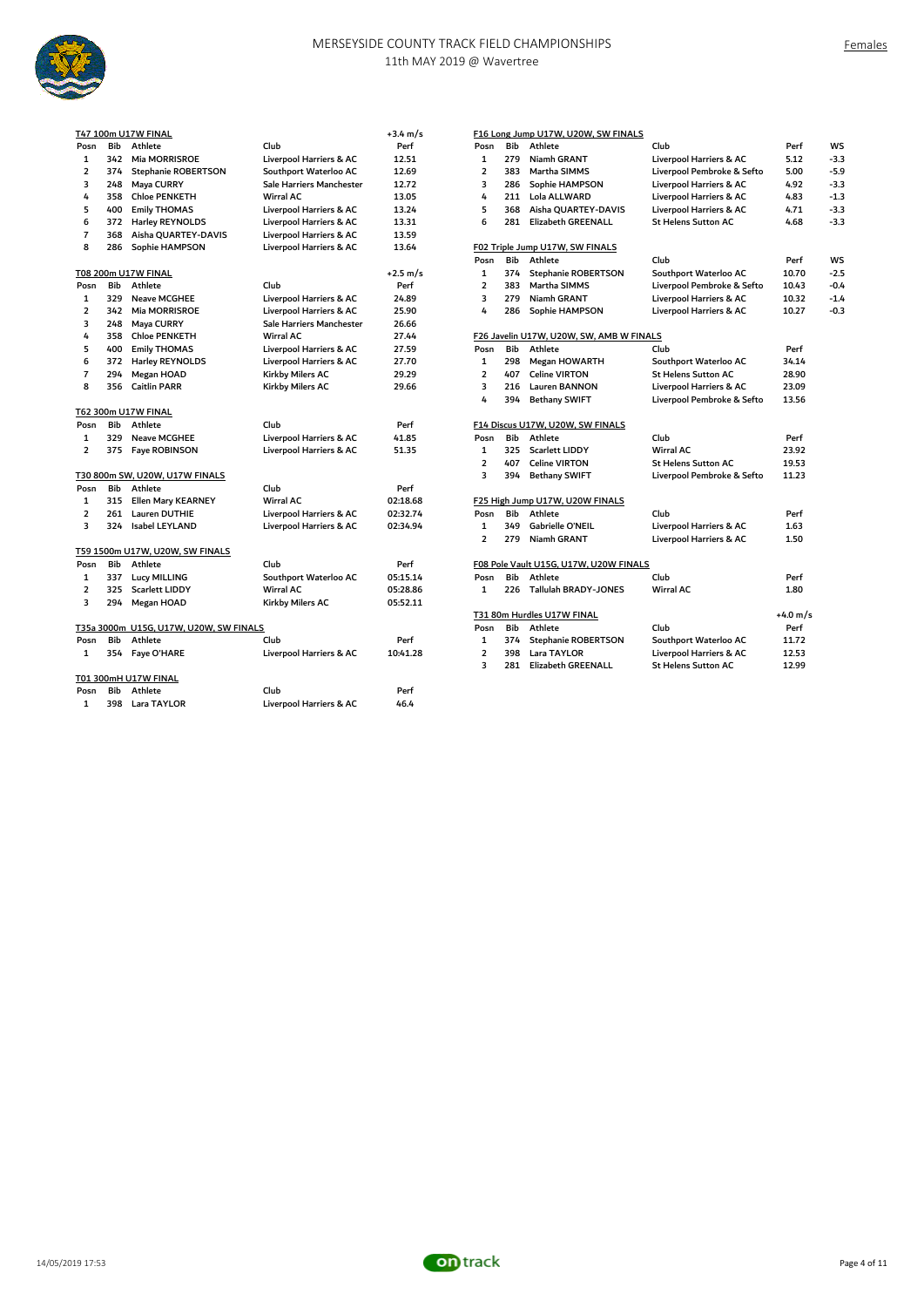

Females

|                              | Bib        | T49 100m U20W & SW FINALS<br>Athlete         | Club                                               | $+6.8 \text{ m/s}$<br>Perf |                         | Bib | F01 Hammer U15G, U17W, U20W, SW FINALS<br>Athlete |                                                  | Perf  |
|------------------------------|------------|----------------------------------------------|----------------------------------------------------|----------------------------|-------------------------|-----|---------------------------------------------------|--------------------------------------------------|-------|
| Posn                         |            |                                              |                                                    |                            | Posn                    |     |                                                   | Club                                             |       |
| 1<br>$\overline{\mathbf{2}}$ | 278<br>251 | <b>Eve GRANT</b><br><b>Emily DARROCH</b>     | Liverpool Harriers & AC<br>Liverpool Harriers & AC | 12.56<br>13.06             | $\mathbf{1}$            | 364 | <b>Zoe PRICE</b>                                  | Liverpool Harriers & AC                          | 51.05 |
| 3                            |            | 340 Eve MOONEY                               | <b>Wirral AC</b>                                   | 14.17                      |                         |     |                                                   |                                                  |       |
|                              |            |                                              |                                                    |                            |                         |     |                                                   |                                                  |       |
|                              |            | T12 200m U20W, SW FINALS                     |                                                    | $+2.7 \text{ m/s}$         |                         |     | F26 Javelin U17W, U20W, SW, AMB W FINALS          |                                                  |       |
| Posn                         | Bib        | Athlete                                      | Club                                               | Perf                       | Posn                    | Bib | Athlete                                           | Club                                             | Perf  |
| $\mathbf{1}$                 | 278        | <b>Eve GRANT</b>                             | Liverpool Harriers & AC                            | 26.19                      | $\mathbf{1}$            | 333 | <b>Eve MCMAHON</b>                                | Southport Waterloo AC                            | 28.48 |
| $\overline{\mathbf{2}}$      | 340        | Eve MOONEY                                   | Wirral AC                                          | 29.80                      |                         |     |                                                   |                                                  |       |
| 3                            |            | 332 Leah MCKENZIE                            | Liverpool Pembroke & Sefto                         | 30.19                      |                         |     |                                                   |                                                  |       |
|                              |            | T65 400m U20W, SW FINAL                      |                                                    |                            |                         |     | F25 High Jump U17W, U20W FINALS                   |                                                  |       |
| Posn                         | Bib        | Athlete                                      | Club                                               | Perf                       | Posn                    | Bib | Athlete                                           | Club                                             | Perf  |
| $\mathbf{1}$                 | 360        | <b>Aimee PIERCE</b>                          | Liverpool Harriers & AC                            | 65.49                      | $\mathbf{1}$            | 340 | Eve MOONEY                                        | <b>Wirral AC</b>                                 | 1.60  |
| $\overline{\mathbf{2}}$      | 259        | Erin DOYLE                                   | Liverpool Harriers & AC                            | 67.10                      |                         |     |                                                   |                                                  |       |
|                              |            | T30 800m SW, U20W, U17W FINALS               |                                                    |                            |                         |     | F16 Long Jump U17W, U20W, SW FINALS               |                                                  |       |
| Posn                         | <b>Bib</b> | Athlete                                      | Club                                               | Perf                       | Posn                    | Bib | Athlete                                           | Club                                             | Perf  |
| $\mathbf{1}$                 | 296        | <b>Juliet HODDER</b>                         | <b>Wirral AC</b>                                   | 02:14.17                   | $\mathbf{1}$            | 221 | <b>Erin BIRCHALL</b>                              | Liverpool Pembroke & Sefto                       | 5.00  |
|                              |            |                                              |                                                    |                            | $\overline{2}$          | 272 | Erin Marie FLYNN                                  | <b>Wirral AC</b>                                 | 4.74  |
|                              |            | T35a 3000m U15G, U17W, U20W, SW FINALS       |                                                    |                            |                         |     |                                                   |                                                  |       |
| Posn                         | Bib        | Athlete                                      | Club                                               | Perf                       |                         |     |                                                   |                                                  |       |
| 1                            | 239        | Jessica COOK                                 | Liverpool Harriers & AC                            | 11:04.57                   |                         |     |                                                   |                                                  |       |
| $\overline{\mathbf{2}}$      | 369        | <b>Millie RAINE</b>                          | Liverpool Harriers & AC                            | 11:11.17                   |                         |     |                                                   |                                                  |       |
|                              |            | T49 100m U20W & SW FINALS                    |                                                    | +6.8 m/s                   |                         |     | F14 Discus U17W, U20W, SW FINALS                  |                                                  |       |
| Posn                         | Bib        | Athlete                                      | Club                                               | Perf                       | Posn                    | Bib | Athlete                                           | Club                                             | Perf  |
| 1                            | 330        | Danielle MCGIFFORD                           | Wigan & District H & AC                            | 11.76                      | 1                       | 241 | Katy COUPLAND                                     | Southport Waterloo AC                            | 28.21 |
| $\overline{2}$               | 339        | Sophie MONEY                                 | Liverpool Harriers & AC                            | 12.12                      | $\overline{2}$          | 314 | Karen JORDAN                                      | <b>Wirral AC</b>                                 | 17.51 |
| 3                            | 260        | Heather DRILLINGCOURT                        | <b>St Helens Sutton AC</b>                         | 13.51                      | 3                       | 396 | Nicola SWIFT                                      | Liverpool Pembroke & Sefto                       | 15.35 |
|                              |            | T12 200m U20W, SW FINALS                     |                                                    | $+2.7 \text{ m/s}$         |                         |     | F01 Hammer U15G, U17W, U20W, SW FINALS            |                                                  |       |
| Posn                         | Bib        | Athlete                                      | Club                                               | Perf                       | Posn                    | Bib | Athlete                                           | Club                                             | Perf  |
| $\mathbf{1}$                 |            | 278 Eve GRANT                                | Liverpool Harriers & AC                            | 25.63                      | 1                       | 363 | <b>Caitlin PRICE</b>                              | Liverpool Harriers & AC                          | 42.44 |
|                              |            | T65 400m U20W, SW FINAL                      |                                                    |                            |                         |     | F26 Javelin U17W, U20W, SW, AMB W FINALS          |                                                  |       |
| Posn                         | Bib        | Athlete                                      | Club                                               | Perf                       | Posn                    | Bib | Athlete                                           | Club                                             | Perf  |
| $\mathbf{1}$                 | 271        | <b>Bethan FLYNN</b>                          | Liverpool Harriers & AC                            | 61.96                      | $\mathbf{1}$            | 330 | Danielle MCGIFFORD                                | Wigan & District H & AC                          | 31.86 |
|                              |            |                                              |                                                    |                            | $\overline{\mathbf{2}}$ | 314 | Karen JORDAN                                      | <b>Wirral AC</b>                                 | 14.87 |
|                              |            | T30 800m SW, U20W, U17W FINALS               |                                                    |                            | 3                       | 306 | Uyai IKPATT                                       | <b>Wirral AC</b>                                 | 14.21 |
| Posn                         | Bib        | Athlete                                      | Club                                               | Perf                       |                         |     |                                                   |                                                  |       |
| 1<br>$\overline{2}$          | 305<br>303 | <b>Eleanor HYNES</b><br><b>Hannah HUGHES</b> | <b>Wirral AC</b><br>Liverpool Harriers & AC        | 02:36.69<br>02:37.88       | Posn                    | Bib | F20b Shot U17W, U20W, SW, AMB W FINALS<br>Athlete | Club                                             | Perf  |
|                              |            |                                              |                                                    |                            | $\mathbf{1}$            | 330 | Danielle MCGIFFORD                                |                                                  | 10.76 |
|                              |            | T59 1500m U17W, U20W, SW FINALS              |                                                    |                            | $\overline{2}$          | 241 | Katy COUPLAND                                     | Wigan & District H & AC<br>Southport Waterloo AC | 7.23  |
| Posn                         | Bib        | Athlete                                      | Club                                               | Perf                       | 3                       | 306 | Uyai IKPATT                                       | <b>Wirral AC</b>                                 | 6.41  |
| $\mathbf{1}$                 | 386        | Jade SMITH                                   | <b>St Helens Sutton AC</b>                         | 05:21.29                   | 4                       | 396 | Nicola SWIFT                                      | Liverpool Pembroke & Sefto                       | 5.98  |
| $\overline{\mathbf{2}}$      | 389        | <b>Helen STANSFIELD</b>                      | <b>Wallasey AC</b>                                 | 05:27.58                   |                         |     |                                                   |                                                  |       |
|                              |            |                                              |                                                    |                            | 1                       | 274 | <b>Millie FOREST</b>                              | Wigan & District H & AC                          | 7.95  |
|                              |            | T35a 3000m U15G, U17W, U20W, SW FINALS       |                                                    |                            |                         |     |                                                   |                                                  |       |
| Posn                         | Bib        | Athlete                                      | Club                                               | Perf                       |                         |     | F02 Triple Jump U17W, SW FINALS                   |                                                  |       |
| $\mathbf{1}$                 | 316        | Sarah KEARNEY                                | <b>Wirral AC</b>                                   | 10:58.91                   | Posn                    | Bib | Athlete                                           | Club                                             | Perf  |
| $\overline{\mathbf{2}}$      | 305        | <b>Eleanor HYNES</b>                         | <b>Wirral AC</b>                                   | 12:22.88                   | $\mathbf{1}$            | 405 | Shaya VAN HOUDT                                   | Liverpool Harriers & AC                          | 10.62 |
| 3                            |            | 306 Uyai IKPATT                              | <b>Wirral AC</b>                                   | 14:05.46                   | $\overline{2}$          | 253 | <b>Bethany DENIAL</b>                             | <b>Liverpool University AC</b>                   | 9.87  |
|                              |            |                                              |                                                    |                            |                         |     |                                                   |                                                  |       |

| วรท      | Bib        | Athlete                                         | Club                                             | Pert                 | Posn                    | Bib | Athlete                                    | Club                                               | Pert  |        |
|----------|------------|-------------------------------------------------|--------------------------------------------------|----------------------|-------------------------|-----|--------------------------------------------|----------------------------------------------------|-------|--------|
| 1        | 278        | <b>Eve GRANT</b>                                | Liverpool Harriers & AC                          | 12.56                | $\mathbf{1}$            |     | 364 Zoe PRICE                              | Liverpool Harriers & AC                            | 51.05 |        |
| 2        | 251        | <b>Emily DARROCH</b>                            | Liverpool Harriers & AC                          | 13.06                |                         |     |                                            |                                                    |       |        |
| 3        | 340        | Eve MOONEY                                      | Wirral AC                                        | 14.17                |                         |     |                                            |                                                    |       |        |
|          |            | 2 200m U20W, SW FINALS                          |                                                  | $+2.7 \text{ m/s}$   |                         |     | F26 Javelin U17W, U20W, SW, AMB W FINALS   |                                                    |       |        |
| osn      | Bib        | Athlete                                         | Club                                             | Perf                 | Posn                    | Bib | Athlete                                    | Club                                               | Perf  |        |
| 1        | 278        | <b>Eve GRANT</b>                                | Liverpool Harriers & AC                          | 26.19                | $\mathbf{1}$            | 333 | <b>Eve MCMAHON</b>                         | Southport Waterloo AC                              | 28.48 |        |
| 2        | 340        | <b>Eve MOONEY</b>                               | <b>Wirral AC</b>                                 | 29.80                |                         |     |                                            |                                                    |       |        |
| 3        | 332        | Leah MCKENZIE                                   | Liverpool Pembroke & Sefto                       | 30.19                |                         |     |                                            |                                                    |       |        |
|          |            | 5 400m U20W, SW FINAL                           |                                                  |                      |                         |     | F25 High Jump U17W, U20W FINALS            |                                                    |       |        |
| osn      | Bib        | Athlete                                         | Club                                             | Perf                 | Posn                    | Bib | Athlete                                    | Club                                               | Perf  |        |
| 1        | 360        | <b>Aimee PIERCE</b>                             | Liverpool Harriers & AC                          | 65.49                | 1                       | 340 | Eve MOONEY                                 | <b>Wirral AC</b>                                   | 1.60  |        |
| 2        | 259        | Erin DOYLE                                      | Liverpool Harriers & AC                          | 67.10                |                         |     |                                            |                                                    |       |        |
|          |            | 0800m SW, U20W, U17W FINALS                     |                                                  |                      |                         |     | F16 Long Jump U17W, U20W, SW FINALS        |                                                    |       |        |
| วรท      | Bib        | Athlete                                         | Club                                             | Perf                 | Posn                    | Bib | Athlete                                    | Club                                               | Perf  |        |
| 1        | 296        | Juliet HODDER                                   | Wirral AC                                        | 02:14.17             | $\mathbf{1}$            | 221 | <b>Erin BIRCHALL</b>                       | Liverpool Pembroke & Sefto                         | 5.00  | $-1.4$ |
|          |            |                                                 |                                                  |                      | $\overline{2}$          | 272 | Erin Marie FLYNN                           | Wirral AC                                          | 4.74  | $-3.9$ |
|          |            | 5a 3000m U15G, U17W, U20W, SW FINALS            |                                                  |                      |                         |     |                                            |                                                    |       |        |
| วรท      | Bib        | Athlete                                         | Club                                             | Perf                 |                         |     |                                            |                                                    |       |        |
| 1        | 239        | Jessica COOK                                    | Liverpool Harriers & AC                          | 11:04.57             |                         |     |                                            |                                                    |       |        |
| 2        | 369        | <b>Millie RAINE</b>                             | Liverpool Harriers & AC                          | 11:11.17             |                         |     |                                            |                                                    |       |        |
|          |            | 9 100m U20W & SW FINALS                         |                                                  | $+6.8 \text{ m/s}$   |                         |     | F14 Discus U17W, U20W, SW FINALS           |                                                    |       |        |
| วรท      | Bib        | Athlete                                         | Club                                             | Perf                 | Posn                    | Bib | Athlete                                    | Club                                               | Perf  |        |
| 1        | 330        | Danielle MCGIFFORD                              | Wigan & District H & AC                          | 11.76                | 1                       | 241 | Katy COUPLAND                              | Southport Waterloo AC                              | 28.21 |        |
| 2        | 339        | Sophie MONEY                                    | Liverpool Harriers & AC                          | 12.12                | $\overline{2}$          | 314 | Karen JORDAN                               | <b>Wirral AC</b>                                   | 17.51 |        |
| 3        | 260        | Heather DRILLINGCOURT                           | <b>St Helens Sutton AC</b>                       | 13.51                | 3                       | 396 | Nicola SWIFT                               | Liverpool Pembroke & Sefto                         | 15.35 |        |
|          |            | 2 200m U20W, SW FINALS                          |                                                  | $+2.7 \text{ m/s}$   |                         |     | F01 Hammer U15G, U17W, U20W, SW FINALS     |                                                    |       |        |
| osn      | Bib        | Athlete                                         | Club                                             | Perf                 | Posn                    | Bib | Athlete                                    | Club                                               | Perf  |        |
| 1        | 278        | <b>Eve GRANT</b>                                | Liverpool Harriers & AC                          | 25.63                | $\mathbf{1}$            | 363 | <b>Caitlin PRICE</b>                       | Liverpool Harriers & AC                            | 42.44 |        |
|          |            | 5 400m U20W, SW FINAL                           |                                                  |                      |                         |     | F26 Javelin U17W, U20W, SW, AMB W FINALS   |                                                    |       |        |
| osn      | Bib        | Athlete                                         | Club                                             | Perf                 | Posn                    | Bib | Athlete                                    | Club                                               | Perf  |        |
| 1        | 271        | <b>Bethan FLYNN</b>                             | Liverpool Harriers & AC                          | 61.96                | $\mathbf{1}$            | 330 | Danielle MCGIFFORD                         | Wigan & District H & AC                            | 31.86 |        |
|          |            |                                                 |                                                  |                      | $\overline{\mathbf{2}}$ | 314 | Karen JORDAN                               | Wirral AC                                          | 14.87 |        |
|          |            | 0800m SW, U20W, U17W FINALS                     |                                                  |                      | 3                       | 306 | Uyai IKPATT                                | <b>Wirral AC</b>                                   | 14.21 |        |
| osn      | Bib        | Athlete                                         | Club                                             | Perf                 |                         |     |                                            |                                                    |       |        |
| 1        | 305        | <b>Eleanor HYNES</b>                            | <b>Wirral AC</b>                                 | 02:36.69             |                         |     | F20b Shot U17W, U20W, SW, AMB W FINALS     |                                                    |       |        |
| 2        | 303        | Hannah HUGHES                                   | Liverpool Harriers & AC                          | 02:37.88             | Posn                    | Bib | Athlete                                    | Club                                               | Perf  |        |
|          |            |                                                 |                                                  |                      | $\mathbf{1}$            | 330 | Danielle MCGIFFORD                         | Wigan & District H & AC                            | 10.76 |        |
|          |            | 59 1500m U17W, U20W, SW FINALS                  |                                                  |                      | $\overline{\mathbf{2}}$ | 241 | Katy COUPLAND                              | Southport Waterloo AC                              | 7.23  |        |
| osn      | Bib        | Athlete                                         | Club                                             | Perf                 | 3                       | 306 | Uyai IKPATT                                | <b>Wirral AC</b>                                   | 6.41  |        |
| 1<br>2   | 386<br>389 | <b>Jade SMITH</b><br><b>Helen STANSFIELD</b>    | <b>St Helens Sutton AC</b><br><b>Wallasey AC</b> | 05:21.29<br>05:27.58 | 4                       | 396 | Nicola SWIFT                               | Liverpool Pembroke & Sefto                         | 5.98  |        |
|          |            |                                                 |                                                  |                      | 1                       | 274 | <b>Millie FOREST</b>                       | Wigan & District H & AC                            | 7.95  | F37    |
|          |            | 5a 3000m U15G, U17W, U20W, SW FINALS<br>Athlete |                                                  |                      |                         |     |                                            |                                                    |       |        |
| osn<br>1 | Bib<br>316 | Sarah KEARNEY                                   | Club<br><b>Wirral AC</b>                         | Perf<br>10:58.91     | Posn                    | Bib | F02 Triple Jump U17W, SW FINALS<br>Athlete | Club                                               | Perf  |        |
| 2        | 305        | <b>Eleanor HYNES</b>                            | <b>Wirral AC</b>                                 | 12:22.88             | $\mathbf{1}$            | 405 |                                            |                                                    | 10.62 | $-2.4$ |
| 3        | 306        | Uyai IKPATT                                     | <b>Wirral AC</b>                                 | 14:05.46             | $\overline{2}$          | 253 | Shaya VAN HOUDT<br><b>Bethany DENIAL</b>   | Liverpool Harriers & AC<br>Liverpool University AC | 9.87  | $-1.8$ |
|          |            |                                                 |                                                  |                      |                         |     |                                            |                                                    |       |        |
|          |            |                                                 |                                                  |                      |                         |     | F16 Long Jump U17W, U20W, SW FINALS        |                                                    |       |        |
|          |            |                                                 |                                                  |                      | Posn                    | Bib | Athlete                                    | Club                                               | Perf  |        |
|          |            |                                                 |                                                  |                      | $\mathbf{1}$            | 405 | Shaya VAN HOUDT                            | Liverpool Harriers & AC                            | 5.13  | $-3.3$ |

2 326 Oliva MACCORMACK Liverpool Harriers & AC 4.73 -2.6

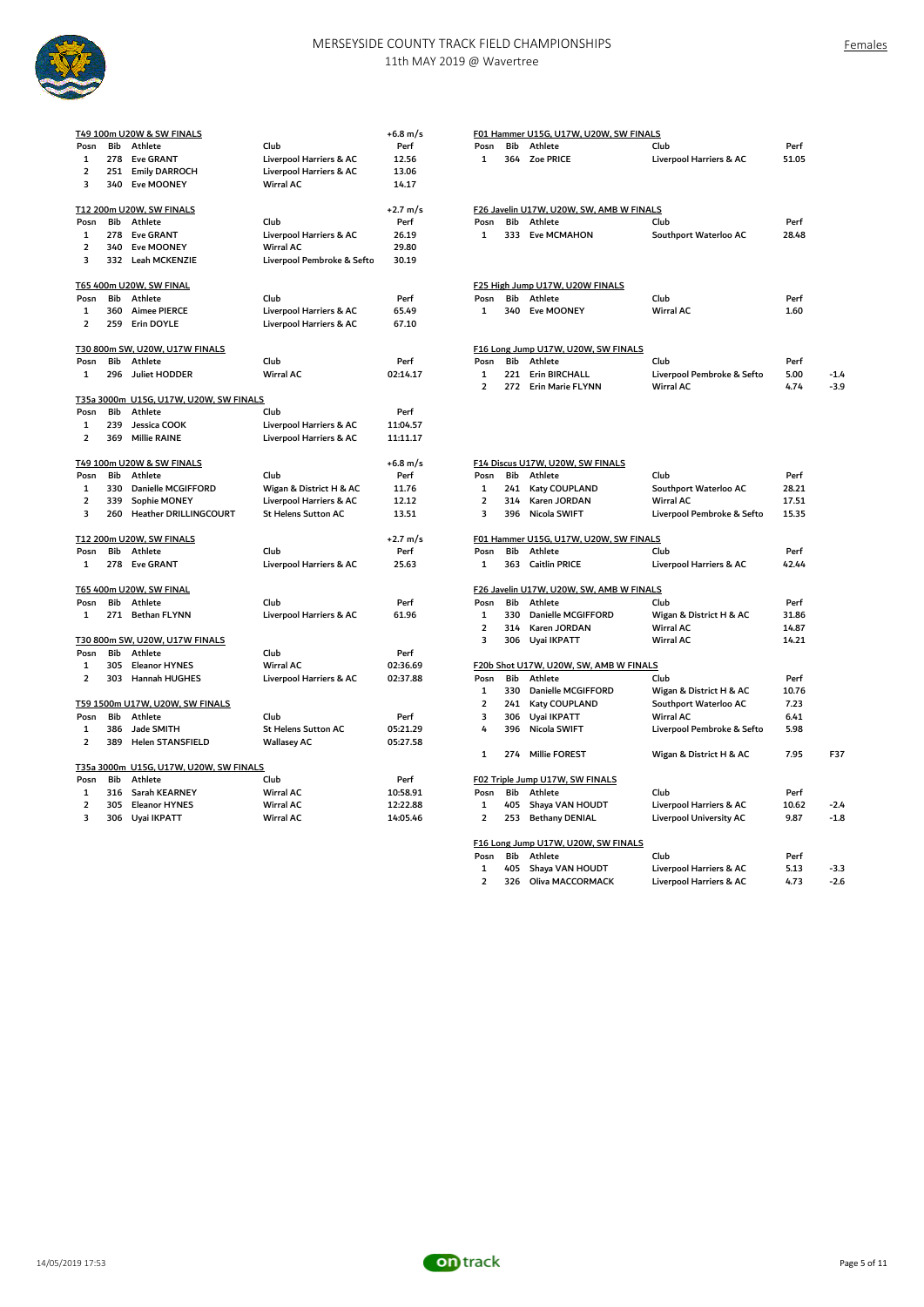

|                |     | T42 75m U11B FINAL      |                         | $+3.4 \text{ m/s}$ |                |     | F06 Long Jump U11B, U13B FINALS    |                       |       |
|----------------|-----|-------------------------|-------------------------|--------------------|----------------|-----|------------------------------------|-----------------------|-------|
| Posn           | Bib | Athlete                 | Club                    | Perf               | Posn           | Bib | Athlete                            | Club                  | Perf  |
| 1              | 5   | Kelly ARU               | Liverpool Harriers & AC | 10.61              | 1              | 72  | <b>Noel FORD</b>                   | Wespa                 | 3.75  |
| $\overline{2}$ | 174 | Joshua STIRLING         | <b>Wirral AC</b>        | 11.52              | $\overline{2}$ | 23  | <b>Alexander CALVERT</b>           | Wirral AC             | 3.56  |
| 3              | 35  | Finlay COAKLEY-HARDING  | Wirral AC               | 11.65              | 3              | 203 | Harry WILLIAMS                     | Southport Waterloo AC | 3.49  |
| 4              | 70  | <b>Charles FLETCHER</b> | Southport Waterloo AC   | 11.69              | 4              | 151 | <b>Dominic POULSTON</b>            | <b>Wirral AC</b>      | 3.26  |
| 5              | 55  | <b>Ty DAVIES</b>        | Liverpool Harriers & AC | 11.75              | 5              | 134 | <b>Edward MOORE</b>                | Wirral AC             | 3.24  |
| 6              | 134 | <b>Edward MOORE</b>     | Wirral AC               | 12.01              | 6              | 35  | Finlay COAKLEY-HARDING             | Wirral AC             | 3.13  |
| $\overline{7}$ | 102 | <b>William JAMES</b>    | Southport Waterloo AC   | 12.38              | $\overline{7}$ | 102 | <b>William JAMES</b>               | Southport Waterloo AC | 3.11  |
| 8              | 111 | <b>Theo KAYE</b>        | <b>Wirral AC</b>        | 12.79              | 8              | 79  | <b>William GAULLER</b>             | <b>Wirral AC</b>      | 3.11  |
|                |     |                         |                         |                    | 9              | 156 | Joshua REEDER                      | Wirral AC             | 2.88  |
|                |     | T04 150m U11B FINAL     |                         |                    | 10             | 98  | Jack HERTZOG-GARBETT               | <b>Wirral AC</b>      | 2.30  |
| Posn           | Bib | Athlete                 | Club                    | Perf               |                |     |                                    |                       |       |
| 1              | 5   | Kelly ARU               | Liverpool Harriers & AC | 20.7               |                |     |                                    |                       |       |
| $\overline{2}$ | 151 | <b>Dominic POULSTON</b> | <b>Wirral AC</b>        | 22.7               |                |     |                                    |                       |       |
| 3              | 174 | Joshua STIRLING         | <b>Wirral AC</b>        | 22.9               |                |     |                                    |                       |       |
| $4 =$          | 134 | <b>Edward MOORE</b>     | Wirral AC               | 23.1               |                |     |                                    |                       |       |
| $4 =$          | 55  | <b>Ty DAVIES</b>        | Liverpool Harriers & AC | 23.1               |                |     |                                    |                       |       |
| 6              | 70  | <b>Charles FLETCHER</b> | Southport Waterloo AC   | 23.7               |                |     |                                    |                       |       |
| $\overline{7}$ | 98  | Jack HERTZOG-GARBETT    | <b>Wirral AC</b>        | 25.0               |                |     |                                    |                       |       |
| 8              | 36  | <b>Ewan COLE</b>        | Liverpool Harriers & AC | 25.5               |                |     |                                    |                       |       |
|                |     | T15 600m U11B FINAL     |                         |                    |                |     | F18 Soft Javelin U11B, U11G FINALS |                       |       |
| Posn           | Bib | Athlete                 | Club                    | Perf               | Posn           | Bib | Athlete                            | Club                  | Perf  |
| 1              | 158 | Charlie RIGBY           | Liverpool Harriers & AC | 01:53.42           | 1              | 94  | Malachi HARTY                      | <b>Wirral AC</b>      | 15.71 |
| $\overline{2}$ | 72  | <b>Noel FORD</b>        | Wespa                   | 01:57.19           | $\overline{2}$ | 72  | <b>Noel FORD</b>                   | Wespa                 | 15.68 |
| 3              | 203 | Harry WILLIAMS          | Southport Waterloo AC   | 02:01.37           | 3              | 203 | Harry WILLIAMS                     | Southport Waterloo AC | 15.22 |
| 4              | 111 | <b>Theo KAYE</b>        | <b>Wirral AC</b>        | 02:04.19           | 4              | 111 | <b>Theo KAYE</b>                   | <b>Wirral AC</b>      | 11.25 |
| 5              | 102 | <b>William JAMES</b>    | Southport Waterloo AC   | 02:04.80           |                |     |                                    |                       |       |
|                |     | T25 1000m U11B FINAL    |                         |                    |                |     |                                    |                       |       |
| Posn           | Bib | Athlete                 | Club                    | Perf               |                |     |                                    |                       |       |
| 1              | 151 | <b>Dominic POULSTON</b> | <b>Wirral AC</b>        | 03:23.45           |                |     |                                    |                       |       |

 28 Jac CHAPMAN Wespa 03:23.94 3 94 Malachi HARTY Wirral AC 03:26.06<br>4 184 Max TAYLOR Liverpool Harriers & AC 03:32.95<br>5 23 Alexander CALVERT Wirral AC 03:41.95

 23 Alexander CALVERT Wirral AC 03:41.95 79 William GAULLER Wirral AC 03:48.58 98 Jack HERTZOG-GARBETT Wirral AC 03:59.25

Liverpool Harriers & AC 03:32.95<br>Wirral AC 03:41.95

| <sup>o</sup> osn | Bib | Athlete                  | Club                  | Perf |
|------------------|-----|--------------------------|-----------------------|------|
| 1                | 72  | Noel FORD                | Wespa                 | 3.75 |
| $\overline{2}$   | 23  | <b>Alexander CALVERT</b> | Wirral AC             | 3.56 |
| 3                | 203 | <b>Harry WILLIAMS</b>    | Southport Waterloo AC | 3.49 |
| 4                | 151 | <b>Dominic POULSTON</b>  | Wirral AC             | 3.26 |
| 5                | 134 | <b>Edward MOORE</b>      | Wirral AC             | 3.24 |
| 6                | 35  | Finlay COAKLEY-HARDING   | Wirral AC             | 3.13 |
| $\overline{7}$   | 102 | <b>William JAMES</b>     | Southport Waterloo AC | 3.11 |
| 8                | 79  | <b>William GAULLER</b>   | <b>Wirral AC</b>      | 3.11 |
| 9                | 156 | Joshua REEDER            | Wirral AC             | 2.88 |
| 10               | 98  | Jack HERTZOG-GARBETT     | <b>Wirral AC</b>      | 2.30 |
|                  |     |                          |                       |      |

# F18 Soft Javelin U11B, U11G FINALS

| osn'           |    | <b>Bib</b> Athlete | Club                  | Perf  |
|----------------|----|--------------------|-----------------------|-------|
| 1              | 94 | Malachi HARTY      | <b>Wirral AC</b>      | 15.71 |
| $\overline{2}$ |    | 72 Noel FORD       | Wespa                 | 15.68 |
| 3              |    | 203 Harry WILLIAMS | Southport Waterloo AC | 15.22 |
| 4              |    | 111 Theo KAYE      | Wirral AC             | 11.25 |

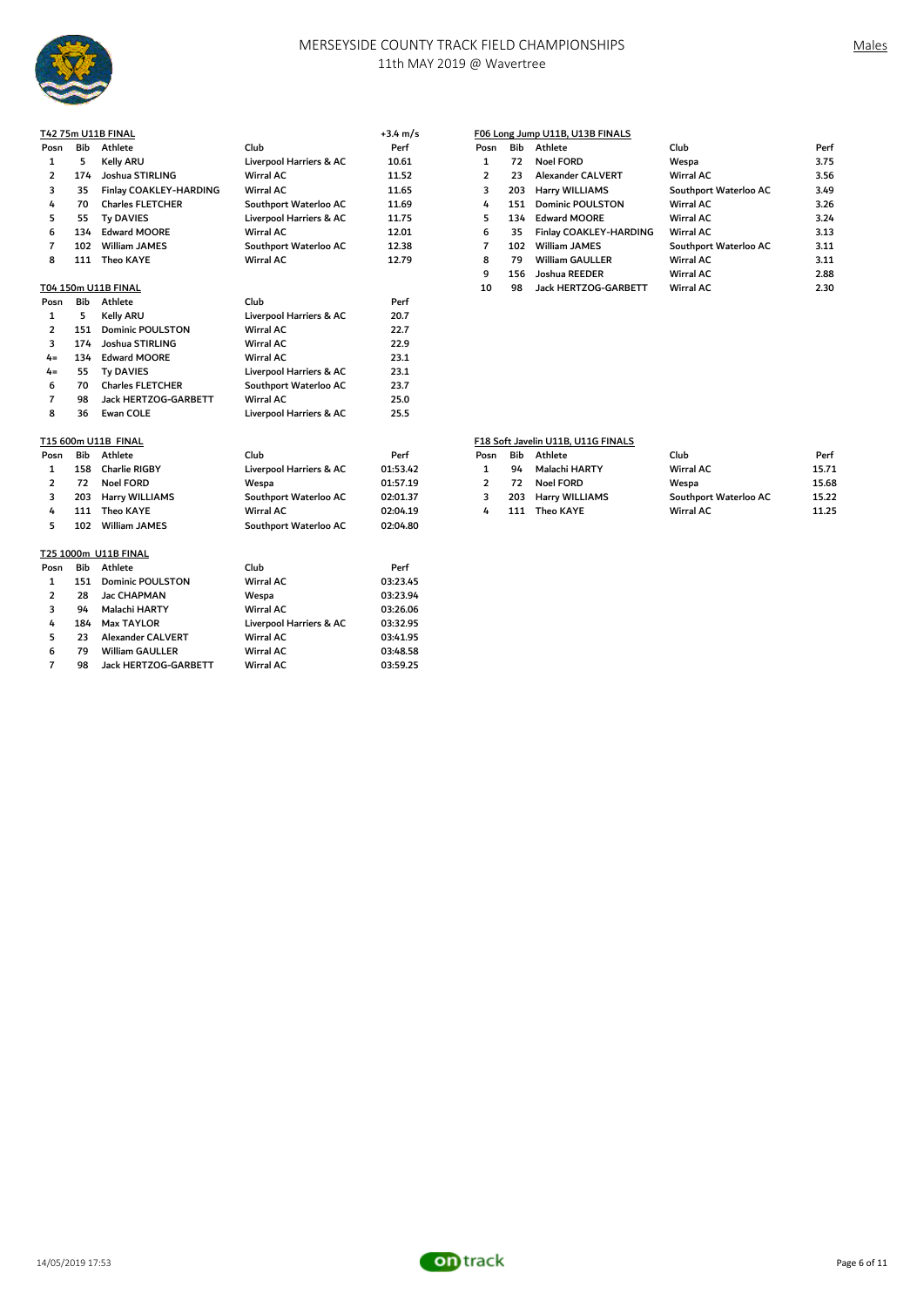

|                         |     | T44 100m U13B Heats        | Heat 1                     | $+3.7 \text{ m/s}$ |                |     | T44 100m U13B Heats             | Heat 2                      | $+4.9 \text{ m/s}$ |
|-------------------------|-----|----------------------------|----------------------------|--------------------|----------------|-----|---------------------------------|-----------------------------|--------------------|
| Posn                    | Bib | Athlete                    | Club                       | Perf               | Posn           | Bib | Athlete                         | Club                        | Perf               |
| 1                       | 205 | Alec WILLIAMSON            | Liverpool Harriers & AC    | 13.40              | 1              | 121 | <b>Edward LOOKER</b>            | <b>Wirral AC</b>            | 13.83              |
| $\overline{\mathbf{c}}$ | 3   | Valentine ANALOGBEI        | Liverpool Harriers & AC    | 13.51              | $\overline{2}$ | 85  | <b>Lewis GREENHALGH</b>         | Wirral AC                   | 13.92              |
| 3                       | 139 | Nathan NAYLOR              | Liverpool Pembroke & Sefto | 13.90              | 3              | 188 | Dylan TRAVIS                    | Liverpool Harriers & AC     | 13.93              |
| 4                       | 154 | Jayden RAINBOW             | Wespa                      | 14.34              | 4              | 192 | Joseph WAKE                     | Southport Waterloo AC       | 14.32              |
| 5                       |     |                            |                            |                    | 5              |     |                                 |                             | 14.47              |
|                         | 63  | <b>Lewis DUNN</b>          | <b>St Helens Sutton AC</b> | 14.66              |                | 104 | Adam JONES                      | Wespa                       |                    |
| 6                       | 198 | <b>Thomas WEBSTER</b>      | Liverpool Harriers & AC    | 15.84              | 6              | 47  | <b>Ben CRONSHAW</b>             | <b>Wirral AC</b>            | 14.67              |
| $\overline{7}$          | 140 | <b>Luca NOORPURI</b>       | Wespa                      | 16.09              |                | 86  | Joseph GRIFFITHS                | <b>Wirral AC</b>            | 15.62              |
|                         |     | T44 100m U13B Heats        | Heat 3                     | $+3.9m/s$          |                |     | T57 100m U13B FINAL             |                             | +4.0 m/s           |
| Posn                    | Bib | Athlete                    | Club                       | Perf               | Posn           | Bib | Athlete                         | Club                        | Perf               |
| 1                       | 73  | Alfie FORSYTH-WISBEY       | Wespa                      | 14.38              | $\mathbf{1}$   | 3   | Valentine ANALOGBEI             | Liverpool Harriers & AC     | 13.34              |
| $\overline{\mathbf{c}}$ | 149 | <b>James PICKERING</b>     | Wirral AC                  | 14.45              | $\overline{2}$ | 205 | Alec WILLIAMSON                 | Liverpool Harriers & AC     | 13.38              |
| 3                       | 196 | <b>Ewan WATSON</b>         | Wespa                      | 14.43              | 3              | 139 | Nathan NAYLOR                   | Liverpool Pembroke & Seftor | 13.86              |
| 4                       | 103 | Liam JOHNSON               | <b>St Helens Sutton AC</b> | 14.99              | 4              | 121 | <b>Edward LOOKER</b>            | <b>Wirral AC</b>            | 13.96              |
| 5                       | 127 | Alfie MCGOWAN              | Wespa                      | 15.09              | 5              | 85  | <b>Lewis GREENHALGH</b>         | <b>Wirral AC</b>            | 14.10              |
| 6                       | 100 | Orlando HUDSON             | Liverpool Harriers & AC    | 15.15              | 6              | 188 | Dylan TRAVIS                    | Liverpool Harriers & AC     | 14.44              |
|                         |     |                            |                            |                    | $\overline{7}$ | 149 | James PICKERING                 | <b>Wirral AC</b>            | 14.46              |
|                         |     |                            |                            |                    | 8              | 196 | <b>Ewan WATSON</b>              | Wespa                       | 14.49              |
|                         |     | T06 200m U13B Heats        | Heat 1                     | $+3.2m/s$          |                |     | T06 200m U13B Heats             | Heat 2                      | $+4.1 \text{ m/s}$ |
| Posn                    | Bib | Athlete                    | Club                       | Perf               | Posn           | Bib | Athlete                         | Club                        | Perf               |
| 1                       | 205 | Alec WILLIAMSON            | Liverpool Harriers & AC    | 27.95              | $\mathbf{1}$   | 3   | Valentine ANALOGBEI             | Liverpool Harriers & AC     | 26.64              |
|                         |     |                            |                            |                    |                |     |                                 |                             |                    |
| $\overline{\mathbf{2}}$ | 85  | <b>Lewis GREENHALGH</b>    | Wirral AC                  | 28.47              | $\overline{2}$ | 157 | <b>James REID</b>               | <b>Wirral AC</b>            | 2708.00            |
| 3                       | 139 | Nathan NAYLOR              | Liverpool Pembroke & Sefto | 28.95              | 3              | 121 | <b>Edward LOOKER</b>            | <b>Wirral AC</b>            | 29.55              |
| 4                       | 188 | Dylan TRAVIS               | Liverpool Harriers & AC    | 29.59              | 4              | 73  | Alfie FORSYTH-WISBEY            | Wespa                       | 29.90              |
| 5                       | 104 | <b>Adam JONES</b>          | Wespa                      | 30.33              | $5 =$          | 47  | <b>Ben CRONSHAW</b>             | <b>Wirral AC</b>            | 30.01              |
| 6                       | 100 | Orlando HUDSON             | Liverpool Harriers & AC    | 32.22              | $5 =$          | 154 | Jayden RAINBOW                  | Wespa                       | 30.01              |
| $\overline{7}$          | 198 | <b>Thomas WEBSTER</b>      | Liverpool Harriers & AC    | 32.98              | $\overline{7}$ | 127 | Alfie MCGOWAN                   | Wespa                       | 30.41              |
| 8                       | 37  | Joseph COLLEY              | <b>St Helens Sutton AC</b> | 33.23              | 8              | 80  | <b>Thomas GILCHRIST</b>         | Wespa                       | 31.26              |
|                         |     | T21 200m U13B FINAL        |                            | $+4.3 \text{ m/s}$ |                |     | F06 Long Jump U11B, U13B FINALS |                             |                    |
| Posn                    | Bib | Athlete                    | Club                       | Perf               | Posn           | Bib | Athlete                         | Club                        | Perf               |
| 1                       | 3   | Valentine ANALOGBEI        | Liverpool Harriers & AC    | 26.93              | 1              | 3   | Valentine ANALOGBEI             | Liverpool Harriers & AC     | 4.55               |
| 2                       | 157 | James REID                 | Wirral AC                  | 27.06              | $\overline{2}$ | 188 | Dylan TRAVIS                    | Liverpool Harriers & AC     | 4.27               |
| 3                       | 205 | Alec WILLIAMSON            | Liverpool Harriers & AC    | 27.80              | 3              | 73  | Alfie FORSYTH-WISBEY            | Wespa                       | 4.16               |
| 4                       | 85  | <b>Lewis GREENHALGH</b>    | <b>Wirral AC</b>           | 28.78              | 4              | 100 | Orlando HUDSON                  | Liverpool Harriers & AC     | 4.04               |
| 5                       | 139 | Nathan NAYLOR              |                            | 28.80              | 5              | 149 |                                 | <b>Wirral AC</b>            | 3.94               |
|                         |     |                            | Liverpool Pembroke & Sefto |                    |                |     | James PICKERING                 |                             |                    |
| 6                       | 121 | <b>Edward LOOKER</b>       | Wirral AC                  | 28.89              | 6              | 154 | Jayden RAINBOW                  | Wespa                       | 3.87               |
| $\overline{7}$          | 188 | Dylan TRAVIS               | Liverpool Harriers & AC    | 29.75              | $\overline{7}$ | 121 | Edward LOOKER                   | Wirral AC                   | 3.84               |
|                         |     |                            |                            |                    | 8              | 63  | <b>Lewis DUNN</b>               | <b>St Helens Sutton AC</b>  | 3.80               |
|                         |     | T17 800m U13B FINAL        |                            |                    | 9              | 167 | <b>Lewis SHAW</b>               | <b>St Helens Sutton AC</b>  | 3.73               |
| Posn                    | Bib | Athlete                    | Club                       | Perf               | 10             | 65  | Daniel ELLIOTT                  | Liverpool Harriers & AC     | 3.68               |
| 1                       | 137 | <b>Gabriel MULLEN</b>      | <b>St Helens Sutton AC</b> | 02:25.9            | 11             | 86  | Joseph GRIFFITHS                | <b>Wirral AC</b>            | 3.18               |
| 2                       | 182 | <b>Jack TALBOT</b>         | Wirral AC                  | 02:26.6            | 12             | 30  | Thomas CHISHOLM                 | Kirkby Milers AC            | 2.61               |
| 3                       | 148 | Sammy PICKERILL            | Southport Waterloo AC      | 02:28.2            |                | 127 | Alfie MCGOWAN                   | Wespa                       | x                  |
| 4                       | 47  | <b>Ben CRONSHAW</b>        | <b>Wirral AC</b>           | 02:29.2            |                |     |                                 |                             |                    |
| 5                       | 197 | Max WEBSTER                | Liverpool Harriers & AC    | 02:30.3            |                |     | F20a Shot U13B FINAL            |                             |                    |
| 6                       |     | 192 Joseph WAKE            | Southport Waterloo AC      | 02:36.4            |                |     | Posn Bib Athlete                | Club                        | Perf               |
| $\overline{7}$          | 139 | Nathan NAYLOR              | Liverpool Pembroke & Sefto | 02:38.3            | 1              | 131 | Isaac MOLYNEUX                  | <b>Wirral AC</b>            | 7.97               |
|                         |     |                            |                            |                    |                |     |                                 |                             |                    |
| 8                       | 18  | <b>Bobby BURNEY</b>        | Liverpool Harriers & AC    | 02:39.0            | $\overline{2}$ | 19  | Adam BYRNE                      | Southport Waterloo AC       | 7.36               |
| 9                       | 118 | <b>Ben LEATHERBARROW</b>   | Liverpool Harriers & AC    | 02:47.0            | 3              | 135 | Paul MOORE                      | Liverpool Harriers & AC     | 6.87               |
| 10                      | 169 | Alfie SKYNER-ANDREWS       | Liverpool Harriers & AC    | 02:51.6            | 4              | 29  | Harvey CHILTON                  | Liverpool Harriers & AC     | 6.47               |
| 11                      | 80  | <b>Thomas GILCHRIST</b>    | Wespa                      | 02:52.8            | 5              | 157 | James REID                      | Wirral AC                   | 6.13               |
| 12                      | 10  | <b>Freddie BARDEN</b>      | Liverpool Harriers & AC    | 02:54.5            | 6              | 177 | <b>Alex STRETTLE</b>            | Liverpool Harriers & AC     | 5.97               |
| 13                      | 25  | Kieran CASHMAN             | Liverpool Harriers & AC    | 02:55.0            | $\overline{7}$ | 63  | <b>Lewis DUNN</b>               | <b>St Helens Sutton AC</b>  | 5.91               |
| 14                      | 37  | Joseph COLLEY              | <b>St Helens Sutton AC</b> | 02:56.0            |                |     |                                 |                             |                    |
|                         |     | T55 1500m U15B FINAL       |                            |                    |                |     | F27 Javelin U13B, U15B FINALS   |                             |                    |
| Posn                    | Bib | Athlete                    | Club                       | Perf               | Posn           | Bib | Athlete                         | Club                        | Perf               |
| 1                       | 112 | Oberon KEARNEY             | Wirral AC                  | 04:59.08           | 1              | 86  | Joseph GRIFFITHS                | <b>Wirral AC</b>            | 20.42              |
| 2                       | 12  | <b>Montgomery BARR</b>     | Southport Waterloo AC      | 05:01.29           | $\overline{2}$ | 177 | Alex STRETTLE                   | Liverpool Harriers & AC     | 20.08              |
| 3                       | 66  | James EVANS                | Liverpool Harriers & AC    | 05:06.48           | 3              | 29  | Harvey CHILTON                  | Liverpool Harriers & AC     | 11.64              |
| 4                       | 115 | Oscar KEWLEY               | Wespa                      | 05:07.05           | 4              | 135 | Paul MOORE                      | Liverpool Harriers & AC     | 10.77              |
| 5                       | 124 | <b>Riley MALONE</b>        |                            |                    |                |     |                                 |                             |                    |
|                         |     |                            | Liverpool Harriers & AC    | 05:15.76           |                |     |                                 |                             |                    |
| 6                       | 59  | Reuben DONNELLY            | Southport Waterloo AC      | 05:24.27           |                |     | F03 High Jump U13B, U15B FINALS |                             |                    |
| 7                       | 22  | <b>Tom BYRNE</b>           | Liverpool Harriers & AC    | 05:30.57           | Posn           | Bib | Athlete                         | Club                        | Perf               |
| 8                       | 191 | William VOSE               | <b>St Helens Sutton AC</b> | 05:34.51           | $1=$           | 19  | Adam BYRNE                      | Southport Waterloo AC       | 1.30               |
| 9                       | 140 | Luca NOORPURI              | Wespa                      | 05:39.53           | $1=$           | 85  | Lewis GREENHALGH                | Wirral AC                   | 1.30               |
| 10                      | 167 | <b>Lewis SHAW</b>          | St Helens Sutton AC        | 06:15.61           | 3              | 65  | Daniel ELLIOTT                  | Liverpool Harriers & AC     | 1.30               |
| 11                      | 34  | <b>Luke CLUSHAW</b>        | Kirkby Milers AC           | 06:16.02           |                |     |                                 |                             |                    |
|                         |     | T28 75m Hurdles U13B FINAL |                            | $+3.4 \text{ m/s}$ |                |     |                                 |                             |                    |
| Posn                    | Bib | Athlete                    | Club                       | Perf               |                |     |                                 |                             |                    |
| 1                       | 157 | James REID                 | Wirral AC                  | 13.16              |                |     |                                 |                             |                    |
| 2                       | 19  | Adam BYRNE                 | Southport Waterloo AC      | 15.69              |                |     |                                 |                             |                    |
| 3                       | 196 | <b>Ewan WATSON</b>         | Wespa                      | 18.72              |                |     |                                 |                             |                    |

| Posn<br>1<br>$\overline{2}$<br>3 | Bib<br>121<br>85<br>188 | T44 100m U13B Heats<br>Athlete<br><b>Edward LOOKER</b><br>Lewis GREENHALGH | Club<br><b>Wirral AC</b>           | +4.9 m/s<br>Perf<br>13.83 |
|----------------------------------|-------------------------|----------------------------------------------------------------------------|------------------------------------|---------------------------|
|                                  |                         |                                                                            |                                    |                           |
|                                  |                         |                                                                            |                                    |                           |
|                                  |                         |                                                                            | Wirral AC                          | 13.92                     |
|                                  |                         | Dylan TRAVIS                                                               | Liverpool Harriers & AC            | 13.93                     |
| 4                                | 192                     | Joseph WAKE                                                                | Southport Waterloo AC              | 14.32                     |
| 5                                | 104                     | <b>Adam JONES</b>                                                          | Wespa                              | 14.47                     |
| 6                                | 47                      | <b>Ben CRONSHAW</b>                                                        | Wirral AC                          | 14.67                     |
|                                  | 86                      | Joseph GRIFFITHS                                                           | <b>Wirral AC</b>                   | 15.62                     |
|                                  |                         | T57 100m U13B FINAL                                                        |                                    | +4.0 m/s                  |
| Posn                             | Bib                     | Athlete                                                                    | Club                               | Perf                      |
| 1                                | 3                       | Valentine ANALOGBEI                                                        | Liverpool Harriers & AC            | 13.34                     |
| $\overline{2}$                   | 205                     | Alec WILLIAMSON                                                            | Liverpool Harriers & AC            | 13.38                     |
| 3                                | 139                     | Nathan NAYLOR                                                              | Liverpool Pembroke & Seftor        | 13.86                     |
| 4                                | 121                     | <b>Edward LOOKER</b>                                                       | Wirral AC                          | 13.96                     |
| 5                                | 85                      | Lewis GREENHALGH                                                           | <b>Wirral AC</b>                   | 14.10                     |
| 6                                | 188                     | Dylan TRAVIS                                                               | Liverpool Harriers & AC            | 14.44                     |
| $\overline{7}$                   | 149                     | <b>James PICKERING</b>                                                     | Wirral AC                          | 14.46                     |
| 8                                | 196                     | Ewan WATSON                                                                | Wespa                              | 14.49                     |
|                                  |                         | T06 200m U13B Heats                                                        | Heat 2                             | +4.1 m/s                  |
| Posn                             | Bib                     | Athlete                                                                    | Club                               | Perf                      |
| 1                                | 3                       | Valentine ANALOGBEI                                                        | Liverpool Harriers & AC            | 26.64                     |
| $\overline{2}$                   | 157                     | James REID                                                                 | <b>Wirral AC</b>                   | 2708.00                   |
| 3                                | 121                     | <b>Edward LOOKER</b>                                                       | <b>Wirral AC</b>                   | 29.55                     |
| 4<br>$5 =$                       | 73<br>47                | Alfie FORSYTH-WISBEY<br><b>Ben CRONSHAW</b>                                | Wespa<br><b>Wirral AC</b>          | 29.90                     |
| $5 =$                            | 154                     | Jayden RAINBOW                                                             | Wespa                              | 30.01                     |
| $\overline{7}$                   | 127                     | Alfie MCGOWAN                                                              | Wespa                              | 30.01<br>30.41            |
| 8                                | 80                      | <b>Thomas GILCHRIST</b>                                                    | Wespa                              | 31.26                     |
|                                  |                         |                                                                            |                                    |                           |
|                                  |                         | F06 Long Jump U11B, U13B FINALS                                            |                                    |                           |
| Posn                             | Bib                     | Athlete                                                                    | Club                               | Perf                      |
| $\mathbf{1}$                     | 3                       | Valentine ANALOGBEI                                                        | Liverpool Harriers & AC            | 4.55                      |
| $\overline{2}$                   | 188                     | Dylan TRAVIS                                                               | Liverpool Harriers & AC            | 4.27                      |
| 3                                | 73                      | Alfie FORSYTH-WISBEY                                                       | Wespa                              | 4.16                      |
| 4                                | 100                     | Orlando HUDSON                                                             | Liverpool Harriers & AC            | 4.04                      |
| 5                                | 149                     | James PICKERING                                                            | Wirral AC                          | 3.94<br>3.87              |
| 6<br>7                           | 154<br>121              | Jayden RAINBOW<br><b>Edward LOOKER</b>                                     | Wespa<br>Wirral AC                 | 3.84                      |
| 8                                | 63                      | <b>Lewis DUNN</b>                                                          | <b>St Helens Sutton AC</b>         | 3.80                      |
| 9                                | 167                     | <b>Lewis SHAW</b>                                                          | <b>St Helens Sutton AC</b>         | 3.73                      |
| 10                               | 65                      | Daniel ELLIOTT                                                             | <b>Liverpool Harriers &amp; AC</b> | 3.68                      |
| 11                               | 86                      | Joseph GRIFFITHS                                                           | Wirral AC                          | 3.18                      |
| 12                               | 30                      | <b>Thomas CHISHOLM</b>                                                     | Kirkby Milers AC                   | 2.61                      |
|                                  | 127                     | Alfie MCGOWAN                                                              | Wespa                              | x                         |
|                                  |                         | F20a Shot U13B FINAL                                                       |                                    |                           |
| Posn                             | Bib                     | Athlete                                                                    | Club                               | Perf                      |
| 1                                | 131                     | <b>Isaac MOLYNEUX</b>                                                      | Wirral AC                          | 7.97                      |
| 2                                | 19                      | Adam BYRNE                                                                 | Southport Waterloo AC              | 7.36                      |
| 3                                | 135                     | Paul MOORE                                                                 | Liverpool Harriers & AC            | 6.87                      |
| 4                                | 29                      | Harvey CHILTON                                                             | Liverpool Harriers & AC            | 6.47                      |
| 5                                | 157                     | James REID                                                                 | Wirral AC                          | 6.13                      |
| 6                                | 177                     | <b>Alex STRETTLE</b>                                                       | Liverpool Harriers & AC            | 5.97                      |
| 7                                | 63                      | <b>Lewis DUNN</b>                                                          | <b>St Helens Sutton AC</b>         | 5.91                      |
|                                  |                         |                                                                            |                                    |                           |
|                                  |                         | F27 Javelin U13B, U15B FINALS                                              |                                    |                           |
| Posn                             | Bib                     | Athlete                                                                    | Club                               | Perf                      |
| 1                                | 86                      | Joseph GRIFFITHS                                                           | Wirral AC                          | 20.42                     |
| $\overline{2}$                   | 177                     | <b>Alex STRETTLE</b>                                                       | Liverpool Harriers & AC            | 20.08                     |
| 3                                | 29                      | Harvey CHILTON                                                             | Liverpool Harriers & AC            | 11.64                     |
| 4                                | 135                     | Paul MOORE                                                                 | Liverpool Harriers & AC            | 10.77                     |
|                                  |                         | F03 High Jump U13B, U15B FINALS                                            |                                    |                           |
| Posn                             | Bib                     | Athlete                                                                    | Club                               | Perf                      |
| $1 =$                            | 19                      | Adam BYRNE                                                                 | Southport Waterloo AC              | 1.30                      |
| $1 =$                            | 85                      | Lewis GREENHALGH                                                           | Wirral AC                          | 1.30                      |
| 3                                | 65                      | Daniel ELLIOTT                                                             | Liverpool Harriers & AC            | 1.30                      |
|                                  |                         |                                                                            |                                    |                           |

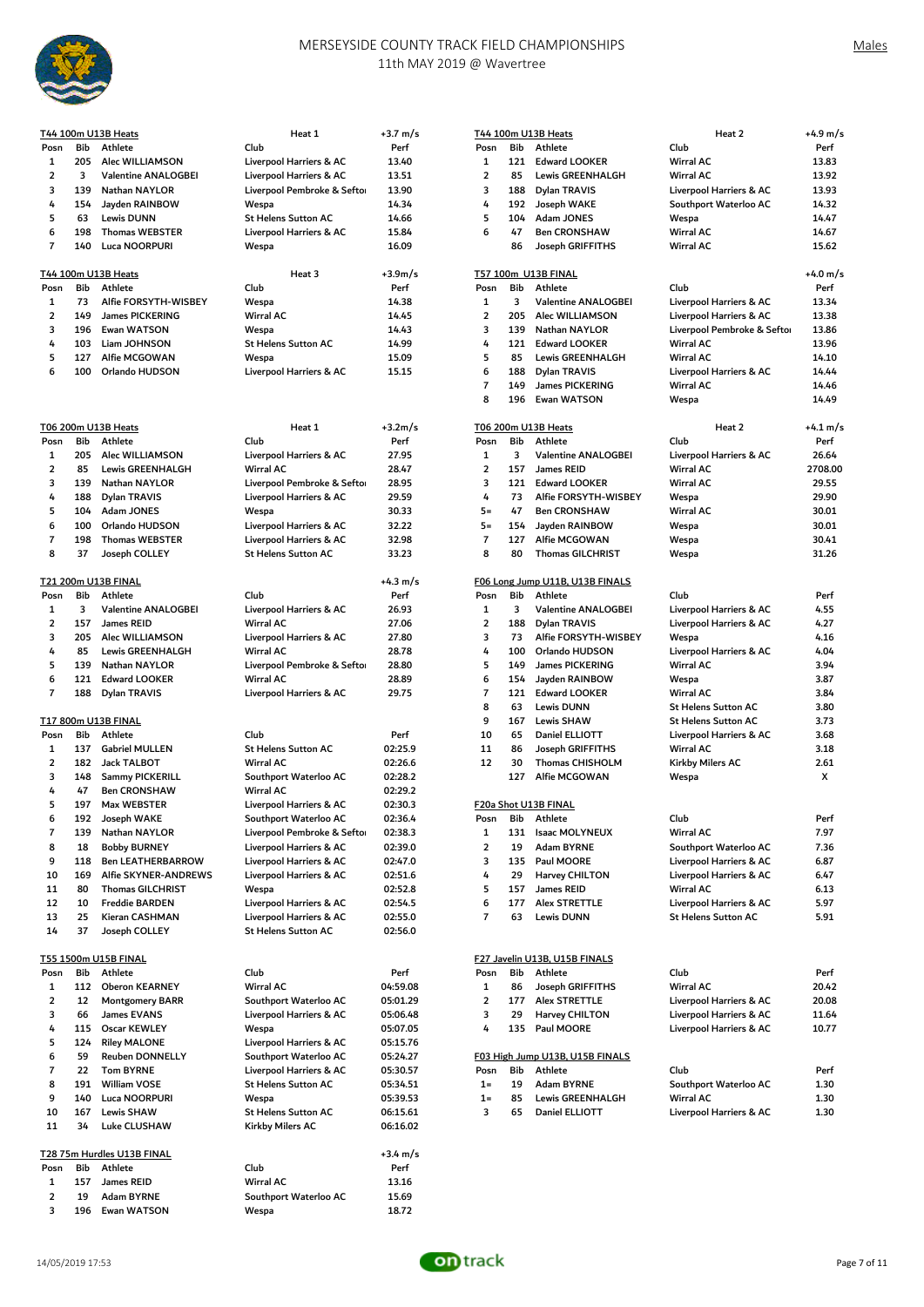

|                |                | T46 100m U15B FINAL               |                            | $+6.1m/s$          |                |     | F15 Shot U15B, U17M, U20M, SM, AMB M FI  |                             |      |
|----------------|----------------|-----------------------------------|----------------------------|--------------------|----------------|-----|------------------------------------------|-----------------------------|------|
| Posn           | Bib            | Athlete                           | Club                       | Perf               | Posn           | Bib | Athlete                                  | Club                        | Per  |
| 1              | 120            | Matthew LIU                       | Liverpool Harriers & AC    | 12.12              | 1              | 166 | Cameron SCOTT-ALLAN                      | Liverpool Harriers & AC     | 11.4 |
| $\overline{2}$ | 76             | Edward GALLOWAY                   | Liverpool Harriers & AC    | 12.12              | $\overline{2}$ | 201 | Daniel WILKINSON                         | Wirral AC                   | 9.92 |
| 3              | 43             | <b>Luke CRAVEN</b>                | Wirral AC                  | 12.43              | 3              | 200 | Andrew WILKINSON                         | <b>Wirral AC</b>            | 7.01 |
| 4              | 49             | George DALY                       | Liverpool Harriers & AC    | 12.54              |                |     |                                          |                             |      |
| 5              | 123            | <b>Quinton MAHONEY</b>            | Liverpool Harriers & AC    | 12.61              |                |     | F27 Javelin U13B, U15B FINALS            |                             |      |
| 6              | 165            | <b>Tyler SCOTT</b>                | Liverpool Harriers & AC    | 12.97              | Posn           | Bib | Athlete                                  | Club                        | Per  |
| $\overline{7}$ | 93             | Sam HARRISON                      | Liverpool Harriers & AC    | 13.09              | 1              | 108 | <b>Tj JONES</b>                          | Wirral AC                   | 28.0 |
|                |                | T09 200m U15B FINAL               |                            | <b>NT</b>          |                |     | F11 Discus U15B, U17M, U20M, SM, AMB M   |                             |      |
| Posn           | Bib            | Athlete                           | Club                       | Perf               | Posn           | Bib | Athlete                                  | Club                        | Per  |
| 1              | 168            | Luka SIDEBOTHAM                   | Liverpool Harriers & AC    | 23.6               | $\mathbf{1}$   | 201 | Daniel WILKINSON                         | Wirral AC                   | 29.6 |
| $\overline{2}$ | 166            | <b>Cameron SCOTT-ALLAN</b>        | Liverpool Harriers & AC    | 23.9               |                |     |                                          |                             |      |
| 3              | 43             | <b>Luke CRAVEN</b>                | Wirral AC                  | 26.0               |                |     | F05 Hammer U15B, U17M, SM FINALS         |                             |      |
| 4              | 49             | George DALY                       | Liverpool Harriers & AC    | 26.3               | Posn           | Bib | Athlete                                  | Club                        | Per  |
| 5              | 165            | <b>Tyler SCOTT</b>                | Liverpool Harriers & AC    | 26.4               | $\mathbf{1}$   | 166 | Cameron SCOTT-ALLAN                      | Liverpool Harriers & AC     | 43.6 |
| 6              | 93             | Sam HARRISON                      | Liverpool Harriers & AC    | 27.0               |                |     |                                          |                             |      |
|                |                | T61 300m U15B FINAL               |                            |                    |                |     | F03 High Jump U13B, U15B FINALS          |                             |      |
| Posn           | Bib            | Athlete                           | Club                       | Perf               | Posn           | Bib | Athlete                                  | Club                        | Per  |
| 1              | 168            | Luka SIDEBOTHAM                   | Liverpool Harriers & AC    | 38.61              | $\mathbf{1}$   | 24  | <b>Kresten CALVERT</b>                   | Wirral AC                   | 1.75 |
| $\overline{2}$ | 107            | James JONES                       | Liverpool Harriers & AC    | 42.52              | $\overline{2}$ | 110 | Harry KAYE                               | <b>Wirral AC</b>            | 1.40 |
| 3              | 99             | Frank HUDSON                      | Liverpool Harriers & AC    | 43.68              | 3              | 97  | Michael HENDERSON                        | Liverpool Pembroke & Seftor | 1.40 |
| 4              | 16             | Ethan BRADY-JONES                 | Wirral AC                  | 45.65              | 4              | 195 | David WALTERS                            | <b>Wirral AC</b>            | 1.35 |
| 5              | 39             | <b>Aodhan CORR</b>                | Wirral AC                  | 52.81              |                |     |                                          |                             |      |
|                |                | T19 800m U15B FINAL               |                            |                    |                |     | F06 Long Jump U11B, U13B FINALS          |                             |      |
| Posn           | Bib            | Athlete                           | Club                       | Perf               | Posn           | Bib | Athlete                                  | Club                        | Per  |
| 1              | 58             | Michael DOBSON                    | <b>St Helens Sutton AC</b> | 02:12.5            | 1              | 24  | <b>Kresten CALVERT</b>                   | Wirral AC                   | 5.79 |
| $\overline{2}$ | 61             | <b>Jamie DUMBARTON</b>            | Wirral AC                  | 02:19.8            | $\overline{2}$ | 120 | Matthew LIU                              | Liverpool Harriers & AC     | 4.80 |
| 3              | 130            | Gabriel MEEHAN                    | Liverpool Harriers & AC    | 02:22.4            | 3              | 95  | Lucais HAYDEN-CALLEN                     | Liverpool Harriers & AC     | 4.79 |
| 4              | 155            | Josh REDMOND                      | Liverpool Harriers & AC    | 02:24.2            | 4              | 43  | <b>Luke CRAVEN</b>                       | Wirral AC                   | 4.47 |
| 5              | 204            | Iwan WILLIAMS                     | Liverpool Harriers & AC    | 02:30.5            | 5              | 17  | <b>Matthew BROWN</b>                     | Liverpool Harriers & AC     | 4.43 |
| 6              | 159            | <b>Benjamin ROACH</b>             | Liverpool Harriers & AC    | 02:32.5            | 6              | 39  | Aodhan CORR                              | Wirral AC                   | 4.30 |
| $\overline{7}$ | 110            | <b>Harry KAYE</b>                 | Wirral AC                  | 02:45.1            | $\overline{7}$ | 176 | <b>Andrew STORCH</b>                     | Liverpool Pembroke & Seftor | 4.26 |
|                |                | <u>T55 1500m U15B FINAL</u>       |                            |                    |                |     | F04 Triple Jump U15B, U17M, U20M, SM FIN |                             |      |
| Posn           | Bib            | Athlete                           | Club                       | Perf               | Posn           | Bib | Athlete                                  | Club                        | Per  |
| 1              | 179            | <b>William STRICKLEY</b>          | Wirral AC                  | 04:34.80           | 1              | 24  | <b>Kresten CALVERT</b>                   | <b>Wirral AC</b>            | 12.1 |
| $\overline{2}$ | 176            | <b>Andrew STORCH</b>              | Liverpool Pembroke & Sefto | 04:38.46           | $\overline{2}$ | 17  | <b>Matthew BROWN</b>                     | Liverpool Harriers & AC     | 10.2 |
| 3              | 16             | Ethan BRADY-JONES                 | Wirral AC                  | 04:42.30           |                |     |                                          |                             |      |
| 4              | 97             | Michael HENDERSON                 | Liverpool Pembroke & Sefto | 04:42.36           |                |     |                                          |                             |      |
| 5              | 126            | Liam MCCAY                        | Liverpool Harriers & AC    | 04:44.34           |                |     |                                          |                             |      |
| 6              | 52             | <b>Oscar DAVIDSON</b>             | Liverpool Pembroke & Sefto | 04:51.03           |                |     |                                          |                             |      |
| $\overline{7}$ | 178            | <b>Jack STRICKLEY</b>             | Wirral AC                  | 04:52.88           |                |     | F09 Pole Vault U15B, U17M, SM FINALS     |                             |      |
| 8              | 14             | Jack BERNHEM                      | <b>UTS Running</b>         | 04:55.17           | Posn           | Bib | Athlete                                  | Club                        | Per  |
| 9              | 114            | Alex KELLY                        | Liverpool Harriers & AC    | 05:05.23           | 1              | 146 | Josh PARSLEY                             | <b>Wirral AC</b>            | 2.00 |
| 10             | $\overline{7}$ | <b>Cameron AYRES</b>              | Liverpool Pembroke & Sefto | 05:17.17           | $\overline{2}$ | 195 | <b>David WALTERS</b>                     | <b>Wirral AC</b>            | 1.70 |
|                |                | <u>T35b 3000m U15B, SM FINALS</u> |                            |                    |                |     |                                          |                             |      |
| Posn           | Bib            | Athlete                           | Club                       | Perf               |                |     |                                          |                             |      |
| 1              | 108            | <b>Tj JONES</b>                   | Wirral AC                  | 09:50.1            |                |     |                                          |                             |      |
| $\overline{2}$ |                | 150 Alex POULSTON                 | Wirral AC                  | 10:13.5            |                |     |                                          |                             |      |
|                |                | <u>T34 80m Hurdles U15B FINAL</u> |                            | $+3.0 \text{ m/s}$ |                |     |                                          |                             |      |
| Posn           | Bib            | Athlete                           | Club                       | Perf               |                |     |                                          |                             |      |
| 1              | 95             | Lucais HAYDEN-CALLEN              | Liverpool Harriers & AC    | 12.79              |                |     |                                          |                             |      |
| 2              | 90             | <b>Willem HANCOCK</b>             | Wirral AC                  | 13.89              |                |     |                                          |                             |      |
| 3              | 39             | Aodhan CORR                       | Wirral AC                  | 15.03              |                |     |                                          |                             |      |
| 4              |                | 146 Josh PARSLEY                  | Wirral AC                  | 21.02              |                |     |                                          |                             |      |
|                |                |                                   |                            |                    |                |     |                                          |                             |      |

|     |     | <b>6 100m U15B FINAL</b>   |                                                                                               | $+6.1m/s$ |                |     | F15 Shot U15B, U17M, U20M, SM, AMB M FI  |                             |       |        |
|-----|-----|----------------------------|-----------------------------------------------------------------------------------------------|-----------|----------------|-----|------------------------------------------|-----------------------------|-------|--------|
| osn | Bib | Athlete                    | Club                                                                                          | Perf      | Posn           | Bib | Athlete                                  | Club                        | Perf  |        |
| 1   | 120 | <b>Matthew LIU</b>         | Liverpool Harriers & AC                                                                       | 12.12     | $\mathbf{1}$   | 166 | Cameron SCOTT-ALLAN                      | Liverpool Harriers & AC     | 11.42 |        |
| 2   | 76  | <b>Edward GALLOWAY</b>     | Liverpool Harriers & AC                                                                       | 12.12     | $\overline{2}$ | 201 | Daniel WILKINSON                         | <b>Wirral AC</b>            | 9.92  |        |
| 3   | 43  | <b>Luke CRAVEN</b>         | <b>Wirral AC</b>                                                                              | 12.43     | 3              | 200 | <b>Andrew WILKINSON</b>                  | <b>Wirral AC</b>            | 7.01  |        |
| 4   | 49  | George DALY                | Liverpool Harriers & AC                                                                       | 12.54     |                |     |                                          |                             |       |        |
| 5   | 123 | <b>Quinton MAHONEY</b>     | Liverpool Harriers & AC                                                                       | 12.61     |                |     | F27 Javelin U13B, U15B FINALS            |                             |       |        |
| 6   | 165 | <b>Tyler SCOTT</b>         | Liverpool Harriers & AC                                                                       | 12.97     | Posn           | Bib | Athlete                                  | Club                        | Perf  |        |
| 7   | 93  | Sam HARRISON               | Liverpool Harriers & AC                                                                       | 13.09     | $\mathbf{1}$   |     | 108 Tj JONES                             | <b>Wirral AC</b>            | 28.09 |        |
|     |     | )9 200m U15B FINAL         |                                                                                               | <b>NT</b> |                |     | F11 Discus U15B, U17M, U20M, SM, AMB M   |                             |       |        |
| osn | Bib | Athlete                    | Club                                                                                          | Perf      | Posn           | Bib | Athlete                                  | Club                        | Perf  |        |
| 1   | 168 | Luka SIDEBOTHAM            | Liverpool Harriers & AC                                                                       | 23.6      | $\mathbf{1}$   | 201 | Daniel WILKINSON                         | Wirral AC                   | 29.65 |        |
| 2   | 166 | <b>Cameron SCOTT-ALLAN</b> | Liverpool Harriers & AC                                                                       | 23.9      |                |     |                                          |                             |       |        |
| 3   | 43  | <b>Luke CRAVEN</b>         | <b>Wirral AC</b>                                                                              | 26.0      |                |     | F05 Hammer U15B, U17M, SM FINALS         |                             |       |        |
| 4   | 49  | George DALY                | Liverpool Harriers & AC                                                                       | 26.3      | Posn           | Bib | Athlete                                  | Club                        | Perf  |        |
| 5   | 165 | <b>Tyler SCOTT</b>         | Liverpool Harriers & AC                                                                       | 26.4      | $\mathbf{1}$   | 166 | Cameron SCOTT-ALLAN                      | Liverpool Harriers & AC     | 43.69 |        |
| 6   | 93  | Sam HARRISON               | Liverpool Harriers & AC                                                                       | 27.0      |                |     |                                          |                             |       |        |
|     |     | i1 300m U15B FINAL         |                                                                                               |           |                |     | F03 High Jump U13B, U15B FINALS          |                             |       |        |
| osn | Bib | Athlete                    | Club                                                                                          | Perf      | Posn           | Bib | Athlete                                  | Club                        | Perf  |        |
| 1   | 168 | Luka SIDEBOTHAM            | Liverpool Harriers & AC                                                                       | 38.61     | $\mathbf{1}$   | 24  | <b>Kresten CALVERT</b>                   | <b>Wirral AC</b>            | 1.75  |        |
| 2   | 107 | James JONES                | Liverpool Harriers & AC                                                                       | 42.52     | $\overline{2}$ | 110 | Harry KAYE                               | <b>Wirral AC</b>            | 1.40  |        |
| 3   | 99  | <b>Frank HUDSON</b>        | Liverpool Harriers & AC                                                                       | 43.68     | 3              | 97  | Michael HENDERSON                        | Liverpool Pembroke & Seftor | 1.40  |        |
| 4   | 16  | Ethan BRADY-JONES          | <b>Wirral AC</b>                                                                              | 45.65     | 4              | 195 | David WALTERS                            | <b>Wirral AC</b>            | 1.35  |        |
| 5   | 39  | Aodhan CORR                | <b>Wirral AC</b>                                                                              | 52.81     |                |     |                                          |                             |       |        |
|     |     | 19 800m U15B FINAL         |                                                                                               |           |                |     | F06 Long Jump U11B, U13B FINALS          |                             |       |        |
| osn | Bib | Athlete                    | Club                                                                                          | Perf      | Posn           | Bib | Athlete                                  | Club                        | Perf  |        |
| 1   | 58  | Michael DOBSON             | <b>St Helens Sutton AC</b>                                                                    | 02:12.5   | $\mathbf{1}$   | 24  | <b>Kresten CALVERT</b>                   | <b>Wirral AC</b>            | 5.79  | $-1.4$ |
| 2   | 61  | <b>Jamie DUMBARTON</b>     | <b>Wirral AC</b>                                                                              | 02:19.8   | $\overline{2}$ | 120 | <b>Matthew LIU</b>                       | Liverpool Harriers & AC     | 4.80  | $-2.3$ |
| 3   | 130 | <b>Gabriel MEEHAN</b>      | Liverpool Harriers & AC                                                                       | 02:22.4   | 3              | 95  | <b>Lucais HAYDEN-CALLEN</b>              | Liverpool Harriers & AC     | 4.79  | $-1.6$ |
| 4   | 155 | Josh REDMOND               | Liverpool Harriers & AC                                                                       | 02:24.2   | 4              | 43  | <b>Luke CRAVEN</b>                       | Wirral AC                   | 4.47  | $-2.1$ |
| 5   | 204 | Iwan WILLIAMS              | Liverpool Harriers & AC                                                                       | 02:30.5   | 5              | 17  | <b>Matthew BROWN</b>                     | Liverpool Harriers & AC     | 4.43  | $-1.8$ |
| 6   | 159 | <b>Benjamin ROACH</b>      | Liverpool Harriers & AC                                                                       | 02:32.5   | 6              | 39  | Aodhan CORR                              | <b>Wirral AC</b>            | 4.30  | $-1.0$ |
| 7   | 110 | <b>Harry KAYE</b>          | <b>Wirral AC</b>                                                                              | 02:45.1   | $\overline{7}$ | 176 | <b>Andrew STORCH</b>                     | Liverpool Pembroke & Seftor | 4.26  | $-1.6$ |
|     |     | 55 1500m U15B FINAL        |                                                                                               |           |                |     | F04 Triple Jump U15B, U17M, U20M, SM FIN |                             |       |        |
| osn | Bib | Athlete                    | Club                                                                                          | Perf      | Posn           | Bib | Athlete                                  | Club                        | Perf  |        |
| 1   | 179 | <b>William STRICKLEY</b>   | <b>Wirral AC</b>                                                                              | 04:34.80  | $\mathbf{1}$   | 24  | <b>Kresten CALVERT</b>                   | <b>Wirral AC</b>            | 12.12 | $-1.6$ |
| 2   | 176 | <b>Andrew STORCH</b>       | Liverpool Pembroke & Sefto                                                                    | 04:38.46  | $\overline{2}$ | 17  | <b>Matthew BROWN</b>                     | Liverpool Harriers & AC     | 10.24 | $-4.1$ |
| 3   | 16  | Ethan BRADY-JONES          | <b>Wirral AC</b>                                                                              | 04:42.30  |                |     |                                          |                             |       |        |
|     |     | 1.17717777777              | $\mathbf{1} \cdot \mathbf{1}$ $\mathbf{1} \cdot \mathbf{2} \cdot \mathbf{3} \cdot \mathbf{4}$ | $\cdots$  |                |     |                                          |                             |       |        |

|         |             | F09 Pole Vault U15B. U17M. SM FINALS |      |
|---------|-------------|--------------------------------------|------|
| $D - 2$ | Dil Ashlana |                                      | CL.L |

| 14  | Jack BERNHEM         | UTS Running                        | 04:55.17 | Posn | Bib | Athlete          | Club             | Peri |
|-----|----------------------|------------------------------------|----------|------|-----|------------------|------------------|------|
| 114 | Alex KELLY           | <b>Liverpool Harriers &amp; AC</b> | 05:05.23 |      |     | 146 Josh PARSLEY | Wirral AC        | 2.00 |
|     | <b>Cameron AYRES</b> | Liverpool Pembroke & Sefto         | 05:17.17 |      | 195 | David WALTERS    | <b>Wirral AC</b> | 1.70 |

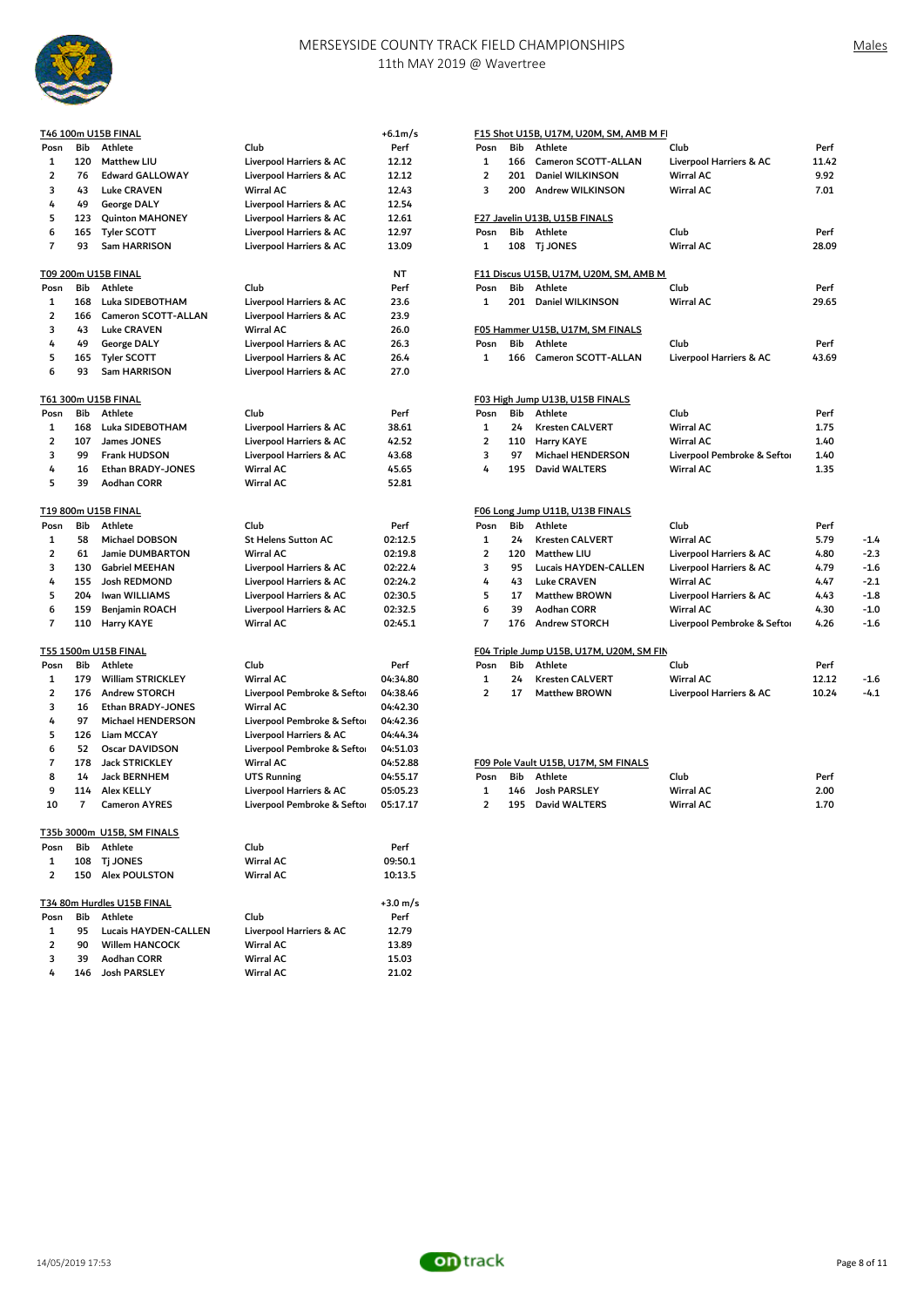

|                         |            | T48 100m U17M FINAL                 |                                                    | +4.7 m/s  |                         |     | F29 Javelin U17M, U20M, SM, AMB M FINALS      |                             |       |
|-------------------------|------------|-------------------------------------|----------------------------------------------------|-----------|-------------------------|-----|-----------------------------------------------|-----------------------------|-------|
| Posn                    | Bib        | Athlete                             | Club                                               | Perf      | Posn                    | Bib | Athlete                                       | Club                        | Perf  |
| 1                       | 142        | <b>Henry NWOKE</b>                  | Liverpool Harriers & AC                            | 10.69     | 1                       | 172 | <b>Bill STEEL</b>                             | Liverpool Pembroke & Seftor | 44.88 |
| 2                       | 173        | <b>Harry STEELE</b>                 | Liverpool Pembroke & Sefto                         | 11.77     |                         |     |                                               |                             |       |
| 3                       | 207        | James WOODS                         | <b>Wirral AC</b>                                   | 12.01     |                         |     | F05 Hammer U15B, U17M, SM FINALS              |                             |       |
| 4                       | 109        | Joseph KANE                         | Southport Waterloo AC                              | 12.27     | Posn                    | Bib | Athlete                                       | Club                        | Perf  |
|                         |            |                                     |                                                    |           | $\mathbf{1}$            | 31  | <b>Leo CHRISTIAN</b>                          | Southport Waterloo AC       | 36.82 |
|                         |            | T10 200m U17M FINAL                 |                                                    | <b>NT</b> |                         |     |                                               |                             |       |
| Posn                    | Bib        | Athlete                             | Club                                               | Perf      |                         |     | F11 Discus U15B, U17M, U20M, SM, AMB M FINALS |                             |       |
| 1                       | 142        | <b>Henry NWOKE</b>                  | Liverpool Harriers & AC                            | 22.1      | Posn                    | Bib | Athlete                                       | Club                        | Perf  |
| $\overline{\mathbf{2}}$ | 109        | Joseph KANE                         | Southport Waterloo AC                              | 23.1      | 1                       | 128 | <b>Finley MCKENNA</b>                         | Liverpool Pembroke & Seftor | 31.51 |
| $3=$                    | 171        | Joshua STAMMERS                     | Southport Waterloo AC                              | 23.5      | $\overline{2}$          | 42  | Sam COUPLAND                                  | Southport Waterloo AC       | 30.64 |
| $3=$                    | 173        | Harry STEELE                        | Liverpool Pembroke & Sefto                         | 23.5      |                         |     |                                               |                             |       |
| 5                       | 207        | James WOODS                         | <b>Wirral AC</b>                                   | 24.1      |                         |     | F15 Shot U15B, U17M, U20M, SM, AMB M FINALS   |                             |       |
| 6                       | 133        | Drumayne MOORE                      | Southport Waterloo AC                              | 25.4      | Posn                    | Bib | Athlete                                       | Club                        | Perf  |
| $\overline{7}$          | 48         | <b>Daniel CROSS</b>                 | <b>Wirral AC</b>                                   | 26.2      | $\mathbf 1$             | 172 | <b>Bill STEEL</b>                             | Liverpool Pembroke & Seftor | 12.34 |
|                         |            |                                     |                                                    |           | $\overline{2}$          | 75  | Joseph FURY                                   | <b>Wirral AC</b>            | 9.96  |
|                         |            | T64 400m U17M FINAL                 |                                                    |           |                         |     |                                               |                             |       |
| Posn                    | Bib        | Athlete                             | Club                                               | Perf      |                         |     | F07 High Jump U17M, U20M, SM FINALS           |                             |       |
| 1                       | 175        | Ethan STOPFORD                      | Liverpool Harriers & AC                            | 54.08     | Posn                    | Bib | Athlete                                       | Club                        | Perf  |
| $\overline{2}$          | 106        | Flynn JONES                         | Liverpool Harriers & AC                            | 54.49     | $\mathbf{1}$            | 33  | Sandy CLARKSON                                | Liverpool Pembroke & Seftor | 1.85  |
| 3                       | 171        | Joshua STAMMERS                     | Southport Waterloo AC                              | 56.81     | $\overline{2}$          | 42  | Sam COUPLAND                                  | Southport Waterloo AC       | 1.80  |
| 4                       | 133        | Drumayne MOORE                      | Southport Waterloo AC                              | 60.38     |                         |     |                                               |                             |       |
|                         |            | T32 800m U17M FINAL                 |                                                    |           |                         |     | F09 Pole Vault U15B, U17M, SM FINALS          |                             |       |
| Posn                    | Bib        | Athlete                             | Club                                               | Perf      | Posn                    | Bib | Athlete                                       | Club                        | Perf  |
| 1                       | 160        | <b>Charlie ROBERTS</b>              | <b>St Helens Sutton AC</b>                         | 01:57.1   | $\mathbf 1$             | 89  | Joshua HALE                                   | <b>Wirral AC</b>            | 2.70  |
| $\overline{2}$          | 69         | Sam FLAHERTY                        | Liverpool Harriers & AC                            | 01:58.5   | $\overline{2}$          | 133 | <b>Drumayne MOORE</b>                         | Southport Waterloo AC       | 2.50  |
| 3                       | 208        | Mackenzie WOODWARD                  | Liverpool Harriers & AC                            | 02:01.6   |                         |     |                                               |                             |       |
| 4                       | 81         | Jack GILLAND                        | Liverpool Harriers & AC                            | 02:06.5   |                         |     |                                               |                             |       |
| 5                       | 21         | Joseph BYRNE                        | Liverpool Harriers & AC                            | 02:09.7   |                         |     |                                               |                             |       |
| 6                       | 181        |                                     |                                                    | 02:15.6   |                         |     |                                               |                             |       |
| $\overline{7}$          | 199        | Harry SWEENEY<br><b>Tom WEBSTER</b> | Liverpool Harriers & AC<br>Liverpool Harriers & AC | 02:22.7   |                         |     |                                               |                             |       |
|                         |            |                                     |                                                    |           |                         |     |                                               |                             |       |
|                         |            | T60 1500m U17M, U20M, SM FINALS     |                                                    |           |                         |     | F12 Long Jump U17M, U20M, SM FINALS           |                             |       |
| Posn                    | <b>Bib</b> | Athlete                             | Club                                               | Perf      | Posn                    | Bib | Athlete                                       | Club                        | Perf  |
| 1                       | 71         | Jamie FORD                          | Liverpool Harriers & AC                            | 04:29.47  | 1                       | 180 | <b>Luke SUAREZ</b>                            | Southport Waterloo AC       | 6.26  |
| $\overline{\mathbf{2}}$ | 185        | <b>Charlie TEARE</b>                | Liverpool Harriers & AC                            | 04:33.90  | $\overline{\mathbf{2}}$ | 42  | Sam COUPLAND                                  | Southport Waterloo AC       | 6.06  |
| 3                       | 56         | Charlie DEAKIN                      | Kirkby Milers AC                                   | 04:47.31  | 3                       | 48  | Daniel CROSS                                  | Wirral AC                   | 5.37  |
| 4                       | 89         | Joshua HALE                         | Wirral AC                                          | 04:55.27  |                         |     |                                               |                             |       |
|                         |            |                                     |                                                    |           |                         |     |                                               |                             |       |
|                         |            | T38 1500m S/Chase U17M              | Heat                                               |           |                         |     | F04 Triple Jump U15B, U17M, U20M, SM FINALS   |                             |       |
| Posn                    | Bib        | Athlete                             | Club                                               | Perf      | Posn                    | Bib | Athlete                                       | Club                        | Perf  |
| 1                       | 162        | Harry ROSS-HUGHES                   | Wirral AC                                          | 05:16.13  | $\mathbf 1$             | 162 | Harry ROSS-HUGHES                             | <b>Wirral AC</b>            | 11.04 |
|                         |            |                                     |                                                    |           |                         |     |                                               |                             |       |
|                         |            | T02b 400mH U17M, SM FINALS          |                                                    |           |                         |     |                                               |                             |       |
| Posn                    | Bib        | Athlete                             | Club                                               | Perf      |                         |     |                                               |                             |       |
| 1                       | 68         | Ethan FLAHERTY                      | Liverpool Harriers & AC                            | 57.04     |                         |     |                                               |                             |       |
| $\overline{2}$          | 189        | Joseph TURNBULL                     | <b>Wirral AC</b>                                   | 58.74     |                         |     |                                               |                             |       |
|                         |            | T36 100m H U17M FINAL               |                                                    | <b>NT</b> |                         |     |                                               |                             |       |
| Posn                    | Bib        | Athlete                             | Club                                               | Perf      |                         |     |                                               |                             |       |
| 1                       | 189        | Joseph TURNBULL                     | <b>Wirral AC</b>                                   | 14.3      |                         |     |                                               |                             |       |
| $\overline{\mathbf{2}}$ | 68         | Ethan FLAHERTY                      | Liverpool Harriers & AC                            | 14.6      |                         |     |                                               |                             |       |
| 3                       | 162        | Harry ROSS-HUGHES                   | <b>Wirral AC</b>                                   | 16.0      |                         |     |                                               |                             |       |
|                         | 138        | <b>Tom MURPHY</b>                   | Southport Waterloo AC                              | DQ        |                         |     |                                               |                             |       |
|                         |            |                                     |                                                    |           |                         |     |                                               |                             |       |

|                | F29 Javelin U17M, U20M, SM, AMB M FINALS |                                                          |                             |       |  |  |  |  |  |  |  |
|----------------|------------------------------------------|----------------------------------------------------------|-----------------------------|-------|--|--|--|--|--|--|--|
| Posn           | <b>Bib</b>                               | Athlete                                                  | Club                        | Perf  |  |  |  |  |  |  |  |
| $\mathbf{1}$   | 172                                      | <b>Bill STEEL</b>                                        | Liverpool Pembroke & Seftor | 44.88 |  |  |  |  |  |  |  |
|                |                                          |                                                          |                             |       |  |  |  |  |  |  |  |
|                |                                          | F05 Hammer U15B, U17M, SM FINALS                         |                             |       |  |  |  |  |  |  |  |
| Posn           | <b>Rih</b>                               | <b>Athlete</b>                                           | Club                        | Perf  |  |  |  |  |  |  |  |
| 1              | 31                                       | <b>Leo CHRISTIAN</b>                                     | Southport Waterloo AC       | 36.82 |  |  |  |  |  |  |  |
|                |                                          |                                                          |                             |       |  |  |  |  |  |  |  |
| Posn           | <b>Bib</b>                               | F11 Discus U15B, U17M, U20M, SM, AMB M FINALS<br>Athlete | Club                        | Perf  |  |  |  |  |  |  |  |
|                |                                          |                                                          |                             |       |  |  |  |  |  |  |  |
| $\mathbf{1}$   | 128                                      | <b>Finley MCKENNA</b>                                    | Liverpool Pembroke & Seftor | 31.51 |  |  |  |  |  |  |  |
| $\overline{2}$ | 42                                       | Sam COUPLAND                                             | Southport Waterloo AC       | 30.64 |  |  |  |  |  |  |  |
|                |                                          | F15 Shot U15B, U17M, U20M, SM, AMB M FINALS              |                             |       |  |  |  |  |  |  |  |
| Posn           | Club                                     | Perf                                                     |                             |       |  |  |  |  |  |  |  |
| 1              | 172                                      | <b>Bill STEEL</b>                                        | Liverpool Pembroke & Seftor | 12.34 |  |  |  |  |  |  |  |
| $\mathfrak{p}$ | 75                                       | Joseph FURY                                              | Wirral AC                   | 9.96  |  |  |  |  |  |  |  |
|                |                                          |                                                          |                             |       |  |  |  |  |  |  |  |
|                |                                          | F07 High Jump U17M, U20M, SM FINALS                      |                             |       |  |  |  |  |  |  |  |
| Posn           | <b>Bib</b>                               | Athlete                                                  | Club                        | Perf  |  |  |  |  |  |  |  |
| $\mathbf{1}$   | 33                                       | Sandy CLARKSON                                           | Liverpool Pembroke & Seftor | 1.85  |  |  |  |  |  |  |  |
| $\overline{2}$ | 42                                       | Sam COUPLAND                                             | Southport Waterloo AC       | 1.80  |  |  |  |  |  |  |  |
|                |                                          |                                                          |                             |       |  |  |  |  |  |  |  |
|                |                                          | F09 Pole Vault U15B, U17M, SM FINALS                     |                             |       |  |  |  |  |  |  |  |
| Posn           | <b>Bib</b>                               | <b>Athlete</b>                                           | Club                        | Perf  |  |  |  |  |  |  |  |
| 1              | 89                                       | Joshua HALE                                              | Wirral AC                   | 2.70  |  |  |  |  |  |  |  |
| $\overline{2}$ | 133                                      | Drumayne MOORE                                           | Southport Waterloo AC       | 2.50  |  |  |  |  |  |  |  |
|                |                                          |                                                          |                             |       |  |  |  |  |  |  |  |
|                |                                          |                                                          |                             |       |  |  |  |  |  |  |  |

| 60 1500m U17M, U20M, SM FINALS |                       |                         |          |      |     | F12 Long Jump U17M, U20M, SM FINALS |                       |      |        |  |  |  |
|--------------------------------|-----------------------|-------------------------|----------|------|-----|-------------------------------------|-----------------------|------|--------|--|--|--|
| osn Bib                        | Athlete               | Club                    | Perf     | Posn | Bib | Athlete                             | Club                  | Perf |        |  |  |  |
|                                | Jamie FORD            | Liverpool Harriers & AC | 04:29.47 |      | 180 | <b>Luke SUAREZ</b>                  | Southport Waterloo AC | 6.26 | $+5.3$ |  |  |  |
| 185                            | <b>Charlie TEARE</b>  | Liverpool Harriers & AC | 04:33.90 |      | 42  | Sam COUPLAND                        | Southport Waterloo AC | 6.06 | $+6.6$ |  |  |  |
| 56                             | <b>Charlie DEAKIN</b> | Kirkby Milers AC        | 04:47.31 |      | 48  | Daniel CROSS                        | <b>Wirral AC</b>      | 5.37 | $+5.5$ |  |  |  |
| 89                             | Joshua HALE           | Wirral AC               | 04:55.27 |      |     |                                     |                       |      |        |  |  |  |

| F04 Triple Jump U15B. U17M. U20M. SM FINALS |  |  |  |
|---------------------------------------------|--|--|--|
|                                             |  |  |  |

| osn Bib | Athlete               | Club             | Perf     | Posn | Bib | Athlete               | Club             | Pen   |        |
|---------|-----------------------|------------------|----------|------|-----|-----------------------|------------------|-------|--------|
|         | 162 Harry ROSS-HUGHES | <b>Wirral AC</b> | 05:16.13 |      |     | 162 Harry ROSS-HUGHES | <b>Wirral AC</b> | 11.04 | $-1.8$ |

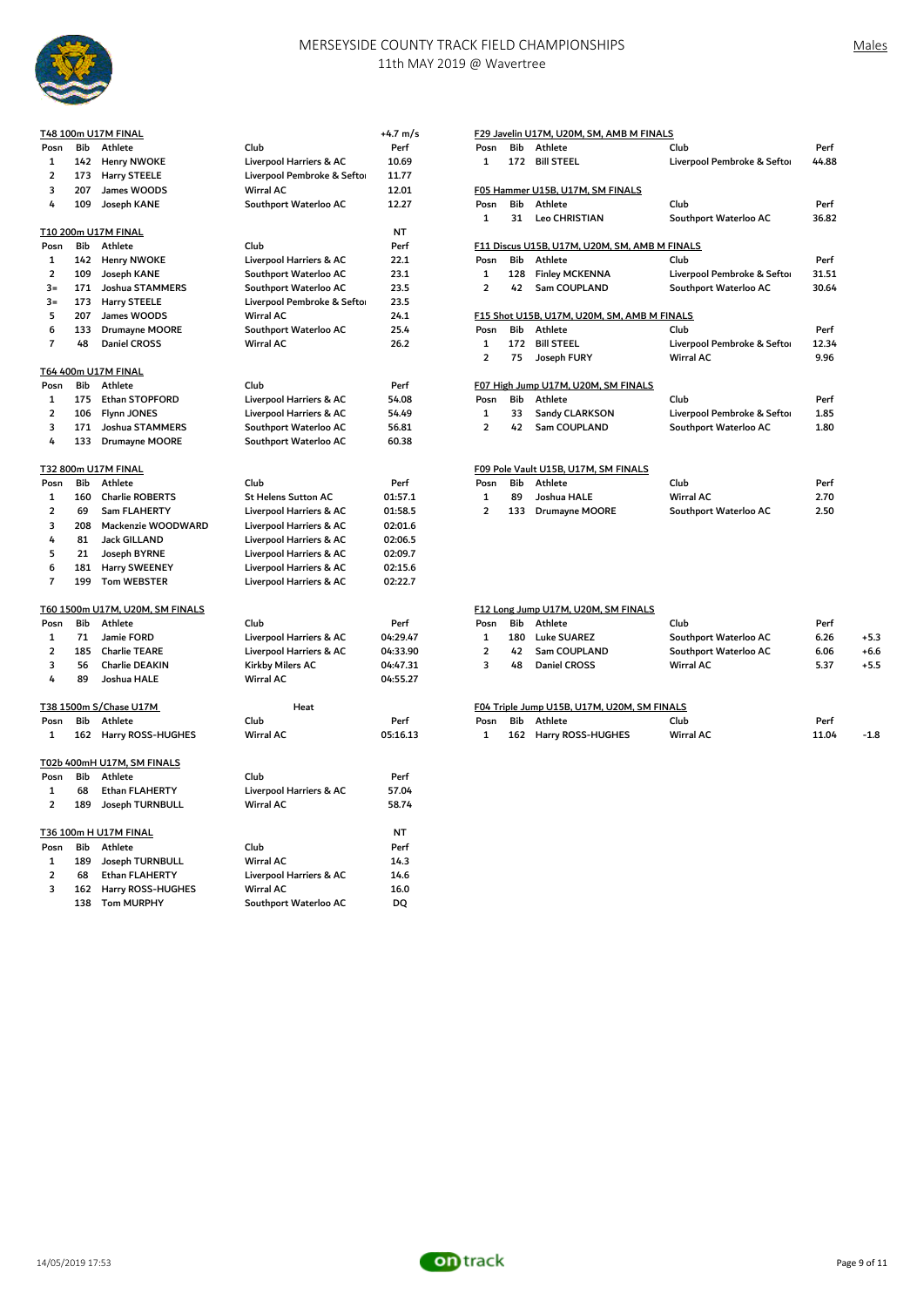

## MERSEYSIDE COUNTY TRACK FIELD CHAMPIONSHIPS 11th MAY 2019 @ Wavertree

1 74 George FOX Blackpool Wyre & Fylde AC 26.0 T37 Posn Bib Athlete Club Perf

| T51 100m U20M + AMB FINALS |     |                       | $+5.9 \text{ m/s}$         |       | F29 Javelin U17M, U20M, SM, AMB M FINALS |      |     |                                               |                         |       |  |
|----------------------------|-----|-----------------------|----------------------------|-------|------------------------------------------|------|-----|-----------------------------------------------|-------------------------|-------|--|
| Posn                       | Bib | Athlete               | Club                       | Perf  |                                          | Posn | Bib | Athlete                                       | Club                    | Perf  |  |
|                            | 51  | <b>Harvey DARROCH</b> | Wirral AC                  | 11.23 |                                          |      | 8   | Sam BANNON                                    | Liverpool Harriers & AC | 46.14 |  |
|                            | 38  | Daniel COPE           | Kirkby Milers AC           | 12.23 |                                          |      |     |                                               |                         |       |  |
| 3                          | 74  | George FOX            | Blackpool Wyre & Fylde AC  | 12.45 |                                          |      |     |                                               |                         |       |  |
|                            | 116 | Kyle KEYWORTH         | Manchester Harriers & AC   | 12.73 | T38                                      |      |     |                                               |                         |       |  |
| T11 200m U20M + AMB FINAL  |     |                       |                            | NT    |                                          |      |     | F11 Discus U15B, U17M, U20M, SM, AMB M FINALS |                         |       |  |
| Posn                       | Bib | Athlete               | Club                       | Perf  |                                          | Posn | Bib | Athlete                                       | Club                    | Perf  |  |
|                            | 92  | <b>Ethan HARRISON</b> | Southport Waterloo AC      | 24.3  |                                          |      |     | <b>Matthew AFFUL</b>                          | Liverpool Harriers & AC | 19.49 |  |
|                            | 78  | <b>Callum GARVEY</b>  | Liverpool Pembroke & Sefto | 24.7  |                                          |      |     |                                               |                         |       |  |

1 1 Matthew AFFUL

|      |            | T66 400m U20M FINAL             |                         |          |                |     | F07 High Jump U17M, U20M, SM FINALS |                             |      |
|------|------------|---------------------------------|-------------------------|----------|----------------|-----|-------------------------------------|-----------------------------|------|
| Posn | <b>Bib</b> | Athlete                         | Club                    | Perf     | Posn           | Bib | Athlete                             | Club                        | Per  |
|      | 125        | <b>Harry MARTIN</b>             | <b>Wirral AC</b>        | 54.84    |                | 170 | Owen SOUTHERN                       | Liverpool Pembroke & Seftor | 1.90 |
|      | 92         | Ethan HARRISON                  | Southport Waterloo AC   | 55.91    | $\overline{2}$ | 117 | <b>Tom KWISSA</b>                   | Liverpool Pembroke & Seftor | 1.80 |
| 3    | 132        | Darion MOORE                    | Southport Waterloo AC   | 58.44    |                |     |                                     |                             |      |
| 4    | 129        | Luke MCQUADE-JOHNSON            | Liverpool Harriers & AC | 60.83    |                |     |                                     |                             |      |
| 5.   | 38         | Daniel COPE                     | Kirkby Milers AC        | 67.50    |                |     |                                     |                             |      |
|      |            | T33 800m U20M, SM FINALS        |                         |          |                |     | F12 Long Jump U17M, U20M, SM FINALS |                             |      |
| Posn | Bib        | Athlete                         | Club                    | Perf     | Posn           | Bib | Athlete                             | Club                        | Per  |
|      | 141        | <b>Alex NORTON</b>              | <b>Wallasey AC</b>      | 02:18.1  | 1              | 4   | <b>Benjamin APPS</b>                | Southport Waterloo AC       | 6.54 |
|      |            |                                 |                         |          | $\overline{2}$ | 51  | <b>Harvey DARROCH</b>               | Wirral AC                   | 6.49 |
|      |            |                                 |                         |          | 3              | 38  | <b>Daniel COPE</b>                  | Kirkby Milers AC            | 5.13 |
|      |            | T60 1500m U17M, U20M, SM FINALS |                         |          |                |     |                                     |                             |      |
| Posn | <b>Bib</b> | Athlete                         | Club                    | Perf     |                |     |                                     |                             |      |
|      | 152        | Daniel PRESTON                  | Liverpool Harriers & AC | 04:15.70 |                |     |                                     |                             |      |
|      | 82         | <b>Tom GILLBANKS</b>            | <b>Wallasey AC</b>      | 04:36.46 |                |     |                                     |                             |      |

2 78 Callum GARVEY Liverpool Pembroke & Sefton 24.7<br>2 132 Darion MOORE Southport Waterloo AC 25.1

southport Waterloo AC

F15 Shot U15B, U17M, U20M, SM, AMB M FINALS

| osn Bib | Athlete            | Club               | Perf    | Posn | Bib | Athlete               | Club                  | Perf |        |
|---------|--------------------|--------------------|---------|------|-----|-----------------------|-----------------------|------|--------|
| 141     | <b>Alex NORTON</b> | <b>Wallasey AC</b> | 02:18.1 |      |     | <b>Beniamin APPS</b>  | Southport Waterloo AC | 6.54 | $+5.3$ |
|         |                    |                    |         |      |     | <b>Harvey DARROCH</b> | <b>Wirral AC</b>      | 6.49 | $+4.7$ |
|         |                    |                    |         |      | 38  | Daniel COPE           | Kirkby Milers AC      | 5.13 | $+3.7$ |